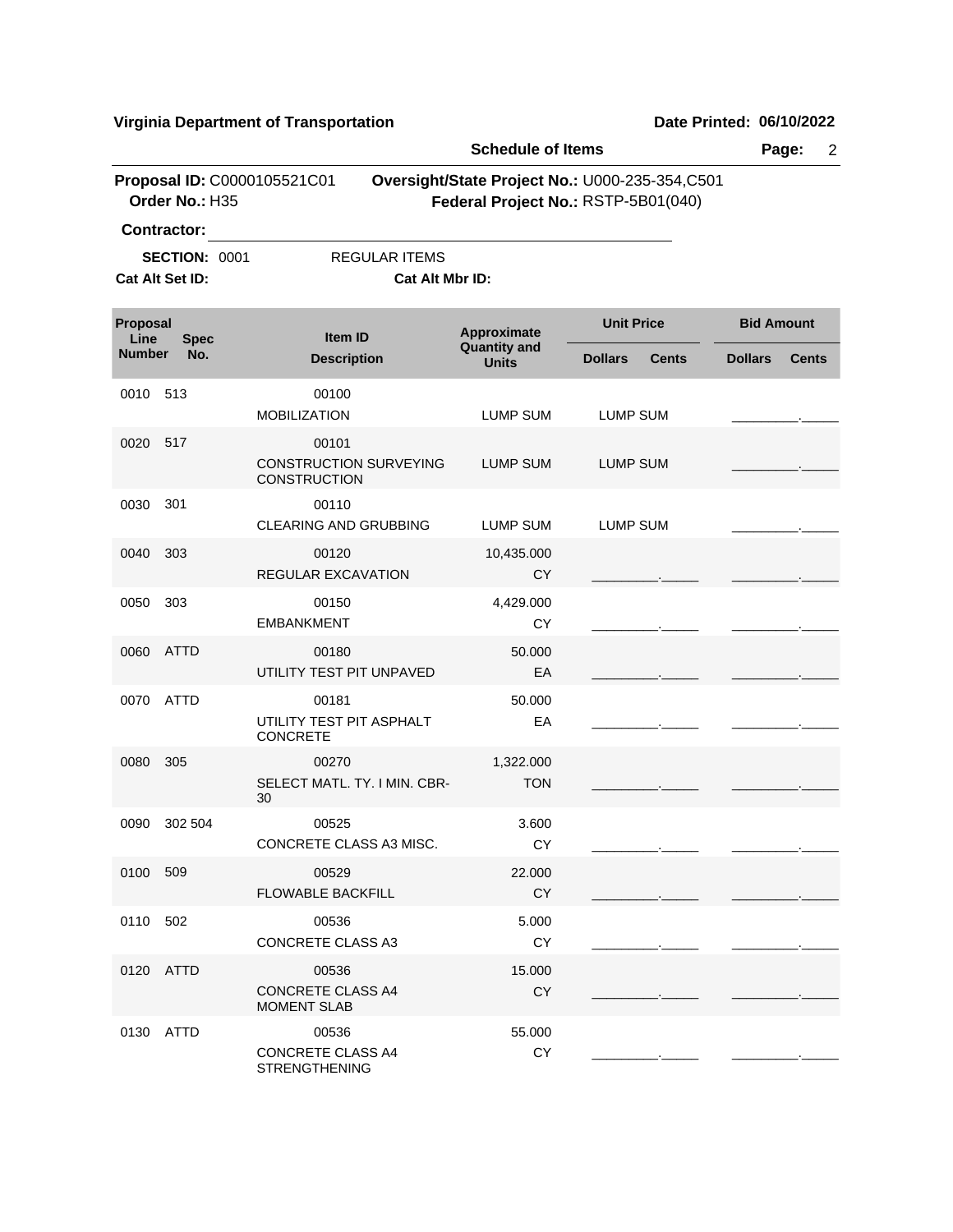| <b>Schedule of Items</b> |                                         |                                                           | Page:<br>3                                     |                                     |                                |
|--------------------------|-----------------------------------------|-----------------------------------------------------------|------------------------------------------------|-------------------------------------|--------------------------------|
|                          | Order No.: H35                          | Proposal ID: C0000105521C01                               | Oversight/State Project No.: U000-235-354,C501 | Federal Project No.: RSTP-5B01(040) |                                |
|                          | <b>Contractor:</b>                      |                                                           |                                                |                                     |                                |
|                          | <b>SECTION: 0001</b><br>Cat Alt Set ID: |                                                           | <b>REGULAR ITEMS</b><br><b>Cat Alt Mbr ID:</b> |                                     |                                |
| Proposal<br>Line         | <b>Spec</b>                             | Item ID                                                   | Approximate                                    | <b>Unit Price</b>                   | <b>Bid Amount</b>              |
| <b>Number</b>            | No.                                     | <b>Description</b>                                        | <b>Quantity and</b><br><b>Units</b>            | <b>Dollars</b><br><b>Cents</b>      | <b>Dollars</b><br><b>Cents</b> |
| 0140                     | 406                                     | 00541<br><b>CORROSION RESISTANT</b><br>REINF. STEEL CL. I | 2,742.000<br>LB.                               |                                     |                                |
| 0150                     | 501                                     | 00588<br><b>UNDERDRAIN UD-4</b>                           | 3,421.000<br>LF                                |                                     |                                |
| 0160                     | 501                                     | 00591<br><b>CROSSDRAIN CD-2</b>                           | 84.000<br>LF                                   |                                     |                                |
| 0170                     | 501                                     | 00595<br><b>OUTLET PIPE</b>                               | 171.000<br>LF                                  |                                     |                                |
| 0180                     | 302                                     | 01156<br>STORM SEWER PIPE 15"                             | 731.000<br>LF                                  |                                     |                                |
| 0190                     | 302                                     | 01186<br>STORM SEWER PIPE 18"                             | 281.000<br>LF                                  |                                     |                                |
| 0200                     | 302                                     | 01246<br>STORM SEWER PIPE 24"                             | 991.000<br>LF                                  |                                     |                                |
| 0210                     | 302                                     | 01306<br>STORM SEWER PIPE 30"                             | 693.000<br>LF                                  |                                     |                                |
| 0220                     | 302                                     | 06745<br><b>DROP INLET DI-2A</b>                          | 2.000<br>EA                                    |                                     |                                |
| 0230 302                 |                                         | 06749<br>DROP INLET DI-2B, L=8'                           | 1.000<br>EA                                    |                                     |                                |
| 0240                     | 302                                     | 06815<br>DROP INLET DI-3A                                 | 5.000<br>EA                                    |                                     |                                |
| 0250                     | 302                                     | 06817<br>DROP INLET DI-3B, L=4'                           | 4.000<br>EA                                    |                                     |                                |
| 0260                     | 302                                     | 06818<br>DROP INLET DI-3B, L=6'                           | 10.000<br>EA                                   |                                     |                                |
| 0270                     | 302                                     | 06819<br>DROP INLET DI-3B, L=8'                           | 12.000<br>EA                                   |                                     |                                |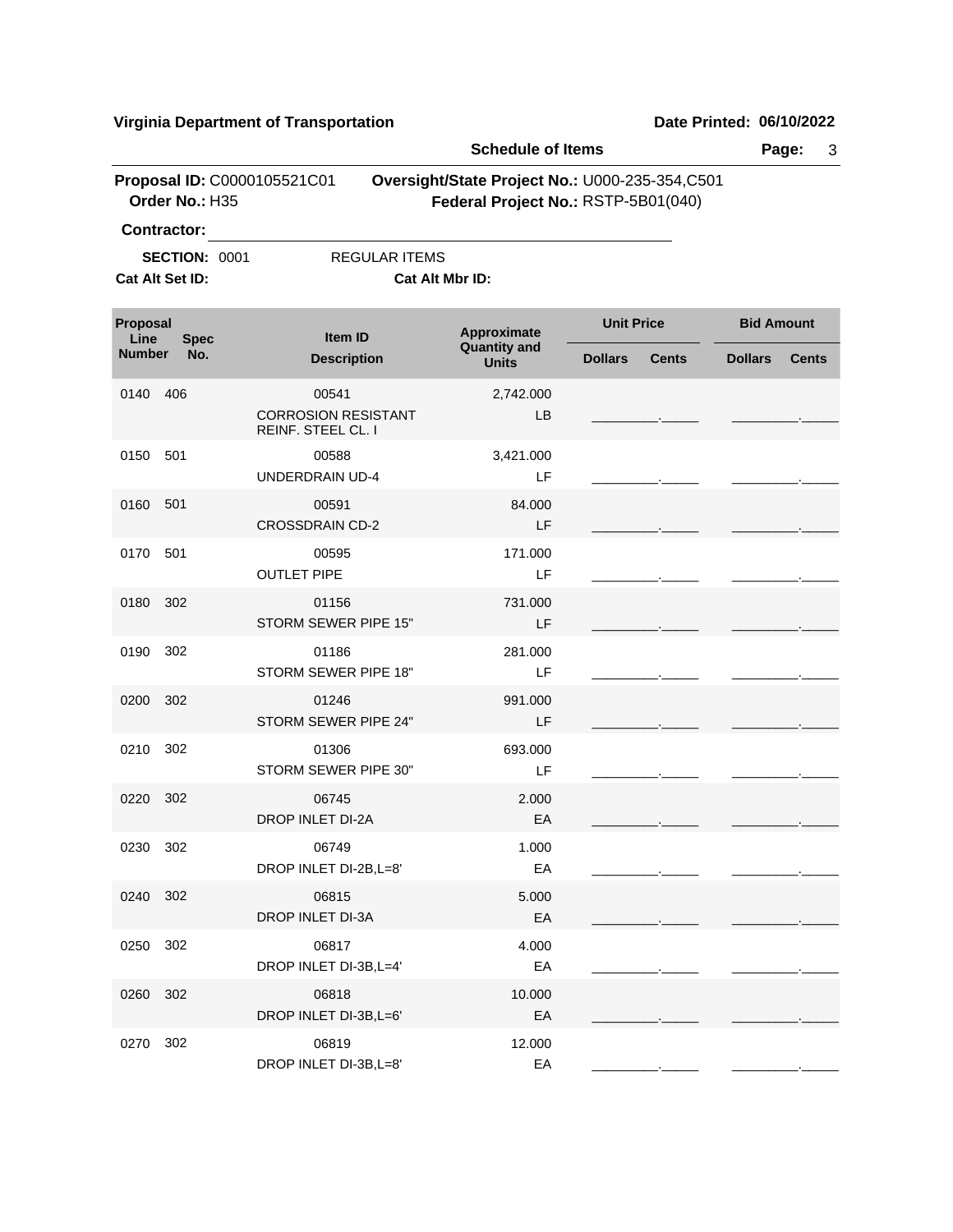|                         |                                               | Virginia Department of Transportation                  |                                                                                       |                   |              | Date Printed: 06/10/2022 |              |
|-------------------------|-----------------------------------------------|--------------------------------------------------------|---------------------------------------------------------------------------------------|-------------------|--------------|--------------------------|--------------|
|                         |                                               |                                                        | <b>Schedule of Items</b>                                                              |                   |              |                          | Page:<br>4   |
|                         | Proposal ID: C0000105521C01<br>Order No.: H35 |                                                        | Oversight/State Project No.: U000-235-354,C501<br>Federal Project No.: RSTP-5B01(040) |                   |              |                          |              |
|                         | Contractor:                                   |                                                        |                                                                                       |                   |              |                          |              |
|                         | <b>SECTION: 0001</b><br>Cat Alt Set ID:       | <b>REGULAR ITEMS</b><br><b>Cat Alt Mbr ID:</b>         |                                                                                       |                   |              |                          |              |
| <b>Proposal</b><br>Line | <b>Spec</b>                                   | Item ID                                                | <b>Approximate</b>                                                                    | <b>Unit Price</b> |              | <b>Bid Amount</b>        |              |
| <b>Number</b>           | No.                                           | <b>Description</b>                                     | <b>Quantity and</b><br><b>Units</b>                                                   | <b>Dollars</b>    | <b>Cents</b> | <b>Dollars</b>           | <b>Cents</b> |
| 0280                    | 302                                           | 06820<br>DROP INLET DI-3B, L=10'                       | 1.000<br>EA                                                                           |                   |              |                          |              |
| 0290                    | 302                                           | 06835<br>DROP INLET DI-3C, L=6'                        | 3.000<br>EA                                                                           |                   |              |                          |              |
| 0300                    | 302                                           | 07506<br><b>DROP INLET DI-5</b>                        | 1.000<br>EA                                                                           |                   |              |                          |              |
| 0310                    | 302                                           | 07508<br>DROP INLET DI-7                               | 1.000<br>EA                                                                           |                   |              |                          |              |
| 0320                    | 302                                           | 08221<br>DROP INLET DI-10I TY. I, L=8'                 | 1.000<br>EA                                                                           |                   |              |                          |              |
| 0330                    | 302                                           | 09055<br><b>MANHOLE MH-2</b>                           | 11.000<br>LF                                                                          |                   |              |                          |              |
| 0340                    | 302                                           | 09056<br>MANHOLE MH-1 OR 2                             | 34.000<br>LF                                                                          |                   |              |                          |              |
| 0350                    | 302                                           | 09057<br><b>FRAME &amp; COVER MH-1</b>                 | 11.000<br>EA                                                                          |                   |              |                          |              |
| 0360                    | 414                                           | 09148<br><b>EROSION CONTROL STONE</b><br>CLASS A1 EC-1 | 5.000<br><b>TON</b>                                                                   |                   |              |                          |              |
| 0370                    | 307                                           | 10017<br>CEM. STAB. AGGR. BASE<br>MATL. TY.I NO.21A    | 4,453.000<br><b>TON</b>                                                               |                   |              |                          |              |
| 0380                    | 308                                           | 10121                                                  | 812.000                                                                               |                   |              |                          |              |

TON

TON 5,171.000

> TON 802.000

AGGR. BASE MATL. TY. I NO.

AGGR. BASE MATL. TY. I NO.

ASPHALT CONCRETE TY. IM-

21A OR 21B

21B

19.0A

0390 10128 308

0400 10610 315

| Date Printed: 06/10/2022 |  |
|--------------------------|--|
|                          |  |

\_\_\_\_\_\_\_\_\_.\_\_\_\_\_ \_\_\_\_\_\_\_\_\_.\_\_\_\_\_

\_\_\_\_\_\_\_\_\_.\_\_\_\_\_ \_\_\_\_\_\_\_\_\_.\_\_\_\_\_

\_\_\_\_\_\_\_\_\_.\_\_\_\_\_ \_\_\_\_\_\_\_\_\_.\_\_\_\_\_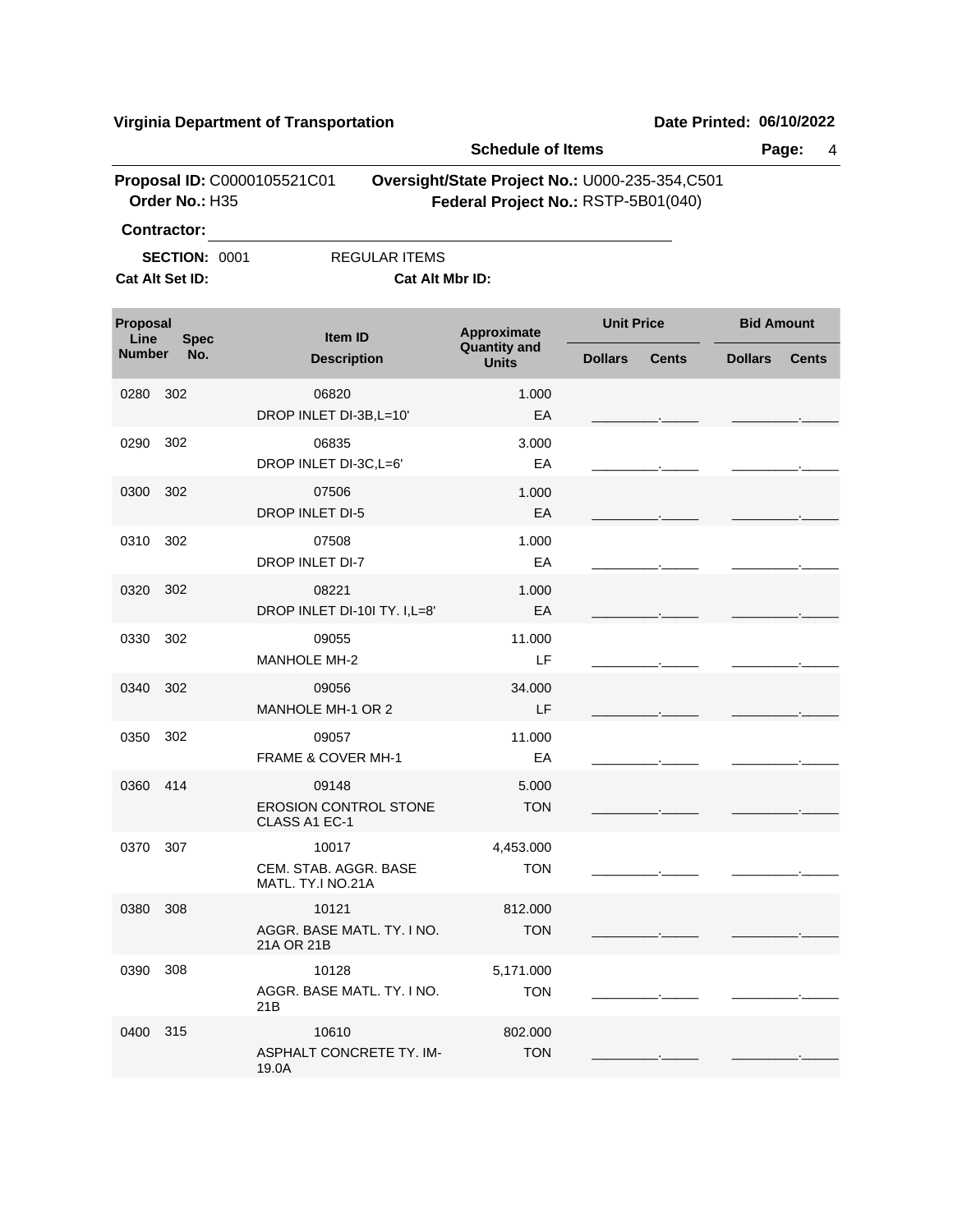|                  |                                               |                                                      | <b>Schedule of Items</b>            |                                                                                       | Page:<br>5                     |
|------------------|-----------------------------------------------|------------------------------------------------------|-------------------------------------|---------------------------------------------------------------------------------------|--------------------------------|
|                  | Proposal ID: C0000105521C01<br>Order No.: H35 |                                                      |                                     | Oversight/State Project No.: U000-235-354,C501<br>Federal Project No.: RSTP-5B01(040) |                                |
|                  | Contractor:                                   |                                                      |                                     |                                                                                       |                                |
|                  | <b>SECTION: 0001</b><br>Cat Alt Set ID:       | <b>REGULAR ITEMS</b><br>Cat Alt Mbr ID:              |                                     |                                                                                       |                                |
| Proposal<br>Line | <b>Spec</b>                                   | <b>Item ID</b>                                       | Approximate                         | <b>Unit Price</b>                                                                     | <b>Bid Amount</b>              |
| <b>Number</b>    | No.                                           | <b>Description</b>                                   | <b>Quantity and</b><br><b>Units</b> | <b>Dollars</b><br><b>Cents</b>                                                        | <b>Cents</b><br><b>Dollars</b> |
| 0410             | -515                                          | 10628<br><b>FLEXIBLE PAVEMENT</b><br>PLANING 0" - 2" | 18,141.000<br>SY                    |                                                                                       |                                |
| 0420             | 315                                           | 10635<br>ASPHALT CONC.TY. SM-9.5A                    | 156.000<br><b>TON</b>               |                                                                                       |                                |
| 0430             | 315                                           | 10636<br>ASPHALT CONC.TY. SM-9.5D                    | 3,275.000<br><b>TON</b>             |                                                                                       |                                |
| 0440             | 315                                           | 10642<br>ASPHALT CONCRETE TY. BM-<br>25.0A           | 2,792.000<br><b>TON</b>             |                                                                                       |                                |
| 0450             | 316                                           | 11040<br><b>CONCRETE ENTRANCE</b><br>PAVE. 7"        | 18.000<br>SY                        |                                                                                       |                                |
| 0460             | 315                                           | 11070<br>SAW-CUT ASPH CONC 10"                       | 7,111.000<br>LF                     |                                                                                       |                                |
| 0470             | 502                                           | 12020<br>STD. CURB CG-2                              | 1,673.000<br>LF                     |                                                                                       |                                |
| 0480             | 502                                           | 12022<br><b>RADIAL CURB CG-2</b>                     | 231.000<br>LF                       |                                                                                       |                                |
| 0490             | 502                                           | 12030<br>STD. CURB CG-3                              | 8.000<br>LF                         |                                                                                       |                                |
| 0500 502         |                                               | 12032<br>RADIAL CURB CG-3                            | 23.000<br>LF                        |                                                                                       |                                |
| 0510 502         |                                               | 12600<br>STD. COMB. CURB & GUTTER<br>$CG-6$          | 3,628.000<br>LF                     |                                                                                       |                                |
| 0520 502         |                                               | 12610<br>RADIAL COMB. CURB &<br><b>GUTTER CG-6</b>   | 1,532.000<br>LF                     |                                                                                       |                                |
| 0530             | 502                                           | 12700<br>STD. COMB. CURB & GUTTER<br>$CG-7$          | 55.000<br>LF                        |                                                                                       |                                |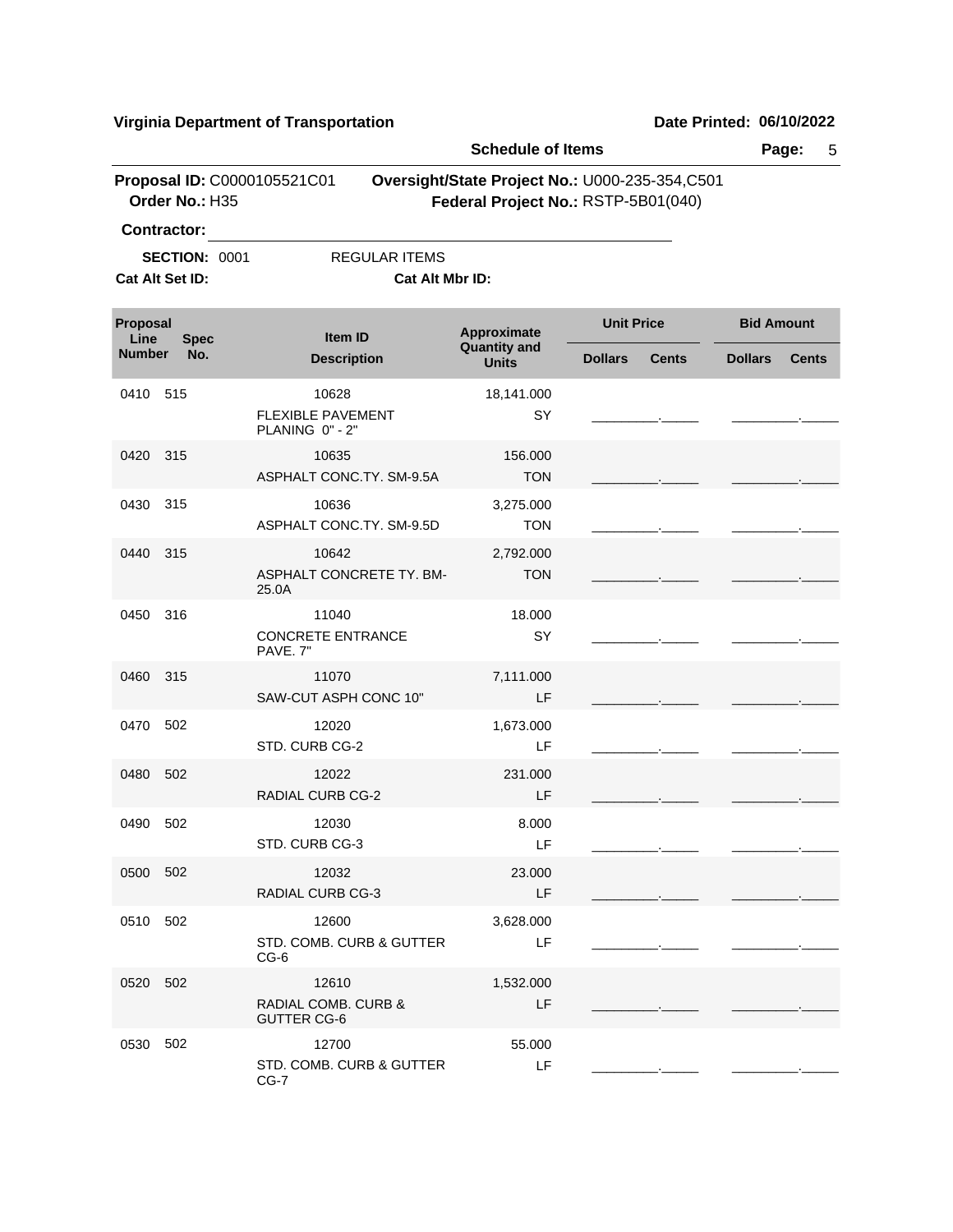|                       | g Dopart or Transp                            |                                                                                              |                                        |                                                                                       |                                |  |  |
|-----------------------|-----------------------------------------------|----------------------------------------------------------------------------------------------|----------------------------------------|---------------------------------------------------------------------------------------|--------------------------------|--|--|
|                       |                                               |                                                                                              | <b>Schedule of Items</b><br>Page:<br>6 |                                                                                       |                                |  |  |
|                       | Proposal ID: C0000105521C01<br>Order No.: H35 |                                                                                              |                                        | Oversight/State Project No.: U000-235-354,C501<br>Federal Project No.: RSTP-5B01(040) |                                |  |  |
|                       | <b>Contractor:</b>                            |                                                                                              |                                        |                                                                                       |                                |  |  |
|                       | <b>SECTION: 0001</b><br>Cat Alt Set ID:       | <b>REGULAR ITEMS</b><br>Cat Alt Mbr ID:                                                      |                                        |                                                                                       |                                |  |  |
| Proposal              |                                               | <b>Item ID</b>                                                                               | Approximate                            | <b>Unit Price</b>                                                                     | <b>Bid Amount</b>              |  |  |
| Line<br><b>Number</b> | <b>Spec</b><br>No.                            | <b>Description</b>                                                                           | <b>Quantity and</b><br><b>Units</b>    | <b>Dollars</b><br><b>Cents</b>                                                        | <b>Dollars</b><br><b>Cents</b> |  |  |
| 0540                  | 502                                           | 12710<br><b>RADIAL COMB. CURB &amp;</b><br><b>GUTTER CG-7</b>                                | 135.000<br>LF                          |                                                                                       |                                |  |  |
| 0550                  | 502                                           | 12940<br><b>ENTRANCE GUTTER CG-9D</b>                                                        | 19.000<br>SY                           |                                                                                       |                                |  |  |
| 0560                  | 504                                           | 13108<br><b>CG-12 DETECTABLE</b><br><b>WARNING SURFACE</b>                                   | 115.000<br>SY                          |                                                                                       |                                |  |  |
| 0570                  | 504                                           | 13220<br>HYDRAULIC CEMENT CONC.<br>SIDEWALK 4"                                               | 3,311.000<br>SY                        |                                                                                       |                                |  |  |
| 0580                  | ATTD                                          | 13245<br>SIDEWALK INTEGRALLY<br>COLORED AND IMPRESSED<br>CONCRETE (BELGIAN BLOCK<br>PATTERN) | 162,000<br>SY                          |                                                                                       |                                |  |  |
| 0590                  | 505                                           | 13280<br><b>GUARDRAIL GR-MGS1</b>                                                            | 106.000<br>LF                          |                                                                                       |                                |  |  |
| 0600                  | 505                                           | 13286<br><b>GUARDRAIL TERMINAL GR-</b><br>MGS2                                               | 1.000<br>EA                            |                                                                                       |                                |  |  |
| 0610 505              |                                               | 13320<br><b>GUARDRAIL GR-2</b>                                                               | 50.000<br>LF                           |                                                                                       |                                |  |  |
| 0620 505              |                                               | 13392<br>FIXED OBJECT ATTACH. GR-<br><b>FOA-2 TY. I</b>                                      | 1.000<br>EA                            |                                                                                       |                                |  |  |
| 0630                  | 505                                           | 13393<br>FIXED OBJECT ATTACH. GR-<br>FOA-2 TY. II                                            | 1.000<br>EA                            |                                                                                       |                                |  |  |
| 0640 502              |                                               | 13460<br><b>MEDIAN BARRIER MB-7D</b>                                                         | 71.000<br>LF                           |                                                                                       |                                |  |  |
| 0650                  | 502                                           | 13462<br><b>MEDIAN BARRIER MB-7F</b>                                                         | 50.000<br>LF                           |                                                                                       |                                |  |  |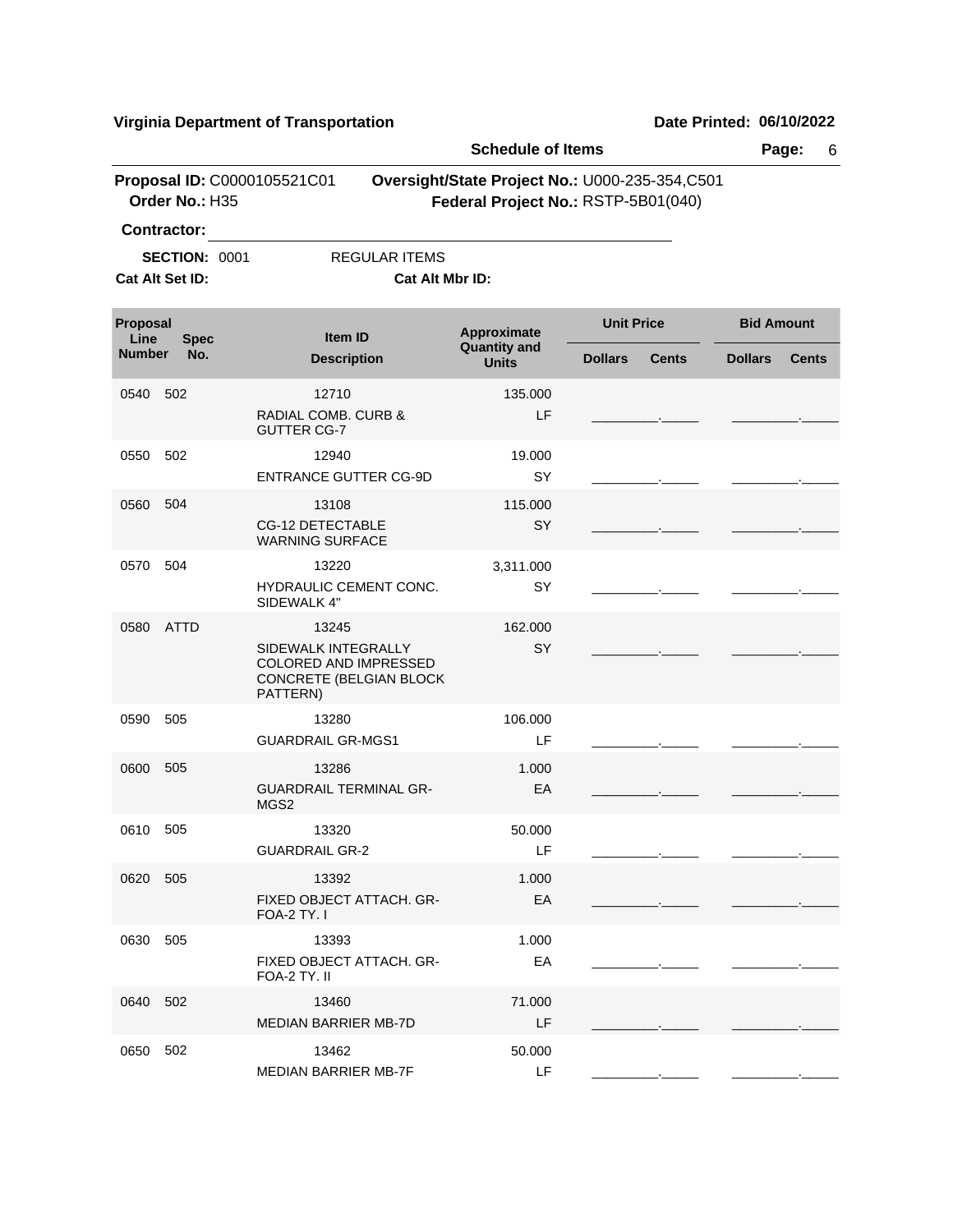|                      |                                               |                                                            | <b>Schedule of Items</b>            |                                                                                       | Page:<br>7                     |
|----------------------|-----------------------------------------------|------------------------------------------------------------|-------------------------------------|---------------------------------------------------------------------------------------|--------------------------------|
|                      | Proposal ID: C0000105521C01<br>Order No.: H35 |                                                            |                                     | Oversight/State Project No.: U000-235-354,C501<br>Federal Project No.: RSTP-5B01(040) |                                |
|                      | <b>Contractor:</b>                            |                                                            |                                     |                                                                                       |                                |
|                      | <b>SECTION: 0001</b><br>Cat Alt Set ID:       | REGULAR ITEMS<br>Cat Alt Mbr ID:                           |                                     |                                                                                       |                                |
|                      |                                               |                                                            |                                     |                                                                                       |                                |
| Proposal<br>Line     | <b>Spec</b>                                   | Item ID                                                    | Approximate                         | <b>Unit Price</b>                                                                     | <b>Bid Amount</b>              |
| No.<br><b>Number</b> |                                               | <b>Description</b>                                         | <b>Quantity and</b><br><b>Units</b> | <b>Dollars</b><br><b>Cents</b>                                                        | <b>Dollars</b><br><b>Cents</b> |
| 0660                 | 502                                           | 13470<br><b>MEDIAN BARRIER MB-9A</b>                       | 12.000<br>LF                        |                                                                                       |                                |
| 0670                 | 506                                           | 13530<br><b>RETAINING WALL RW-3</b>                        | 294.000<br>CY                       |                                                                                       |                                |
| 0680                 | 401                                           | 13561<br>POROUS BACKFILL                                   | 60.000<br><b>CY</b>                 |                                                                                       |                                |
| 0690                 | 506                                           | 13565<br><b>RETAINING WALL</b><br><b>EXCAVATION</b>        | 746.000<br>CY                       |                                                                                       |                                |
| 0700                 | <b>ATTD</b>                                   | 13570<br>RETAINING WALL DRY STACK<br><b>STONE VENEER</b>   | 2,178.000<br><b>SF</b>              |                                                                                       |                                |
| 0710                 | ATTD                                          | 13570<br>RETAINING WALL SOIL NAIL                          | 645.000<br><b>SF</b>                |                                                                                       |                                |
| 0720                 | 512                                           | 13605<br><b>IMPACT ATTEN, SER, TY, 1 TL-</b><br>2, <40 MPH | 1.000<br>EA                         |                                                                                       |                                |
| 0730                 | <b>ATTD</b>                                   | 14411<br>PIPE TIE IN                                       | 7.000<br>EA                         |                                                                                       |                                |
| 0740                 | 502                                           | 21020<br><b>MEDIAN STRIP MS-1</b>                          | 395.000<br>SY                       |                                                                                       |                                |
| 0750 502             |                                               | 21021<br><b>MEDIAN STRIP MODIFIED MS-</b><br>1A            | 233.000<br>SY                       |                                                                                       |                                |
|                      | 0760 ATTD                                     | 21022<br><b>MEDIAN STRIP ASPHALT</b>                       | 140.000<br>LF                       |                                                                                       |                                |
| 0770                 | 502                                           | 21022<br>MEDIAN STRIP MODIFIED MS-<br>$\overline{2}$       | 185,000<br>LF                       |                                                                                       |                                |
| 0780                 | 502                                           | 21110<br><b>MEDIAN STRIP MS-1A</b>                         | 39.000<br>SY                        |                                                                                       |                                |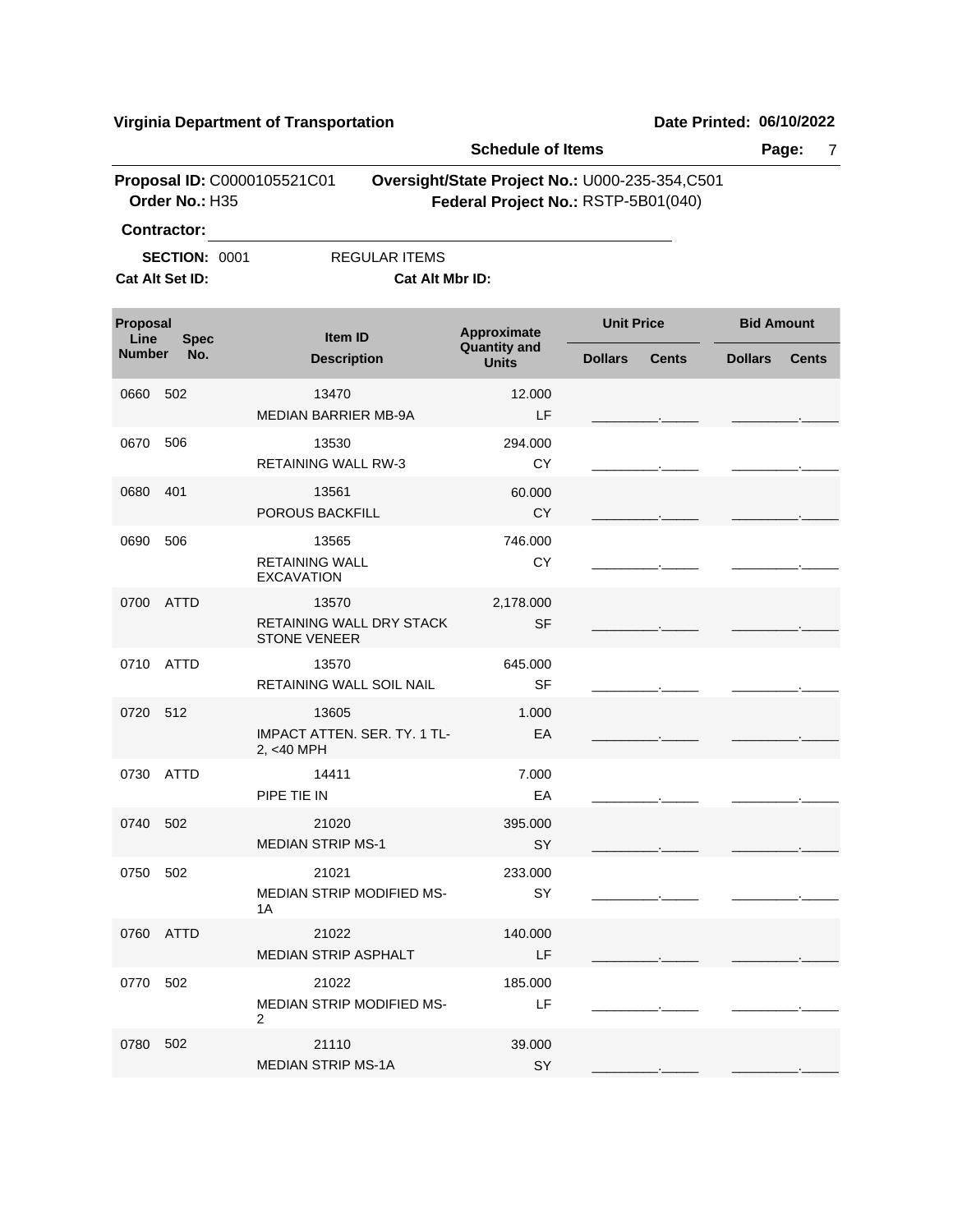|                                 |                                               |                                                                                | <b>Schedule of Items</b>           |                                                                                       | Page:<br>8                     |  |
|---------------------------------|-----------------------------------------------|--------------------------------------------------------------------------------|------------------------------------|---------------------------------------------------------------------------------------|--------------------------------|--|
|                                 | Proposal ID: C0000105521C01<br>Order No.: H35 |                                                                                |                                    | Oversight/State Project No.: U000-235-354,C501<br>Federal Project No.: RSTP-5B01(040) |                                |  |
|                                 | <b>Contractor:</b>                            |                                                                                |                                    |                                                                                       |                                |  |
|                                 | <b>SECTION: 0001</b><br>Cat Alt Set ID:       | <b>REGULAR ITEMS</b><br>Cat Alt Mbr ID:                                        |                                    |                                                                                       |                                |  |
| Proposal<br>Line<br><b>Spec</b> |                                               | Item ID                                                                        | Approximate<br><b>Quantity and</b> | <b>Unit Price</b>                                                                     | <b>Bid Amount</b>              |  |
| <b>Number</b>                   | No.                                           | <b>Description</b>                                                             | <b>Units</b>                       | <b>Dollars</b><br><b>Cents</b>                                                        | <b>Dollars</b><br><b>Cents</b> |  |
| 0790                            | 511                                           | 24100<br><b>ALLAYING DUST</b>                                                  | 720.000<br><b>HR</b>               |                                                                                       |                                |  |
| 0800                            | 512                                           | 24150                                                                          | 2.000                              |                                                                                       |                                |  |
|                                 |                                               | <b>TYPE 3 BARRICADE 4'</b>                                                     | EA                                 |                                                                                       |                                |  |
| 0810                            | 512                                           | 24160<br><b>TEMPORARY</b><br>(CONSTRUCTION) SIGN                               | 1,347.000<br><b>SF</b>             |                                                                                       |                                |  |
| 0820                            | 512                                           | 24278<br><b>GROUP 2 CHANNELIZING</b><br><b>DEVICES</b>                         | 52,772.000<br><b>DAY</b>           |                                                                                       |                                |  |
| 0830                            | 512                                           | 24279<br>PORTABLE CHANGEABLE<br><b>MESSAGE SIGN</b>                            | 6,384.000<br>HR.                   |                                                                                       |                                |  |
| 0840                            | 512                                           | 24282<br><b>FLAGGER SERVICE</b>                                                | 330.000<br><b>HR</b>               |                                                                                       |                                |  |
| 0850                            | 702                                           | 24286<br>FLEXIBLE POST DELINEATOR                                              | 8.000<br>EA                        |                                                                                       |                                |  |
| 0860                            | 512                                           | 24290<br><b>TRAFFIC BARRIER SERVICE</b><br>CONC. MB-7D PC                      | 110.000<br>LF                      |                                                                                       |                                |  |
| 0870 512                        |                                               | 24333<br>TEMPORARY TRAFFIC<br>CONTROL SIGNAL SPRING<br>ST/FAIRFAX CO PKWY RAMP | LUMP SUM                           | LUMP SUM                                                                              |                                |  |
| 0880                            | 512                                           | 24333<br><b>TEMPORARY TRAFFIC</b><br>CONTROL SIGNAL SPRING<br>ST/HERNDON PKWY  | <b>LUMP SUM</b>                    | LUMP SUM                                                                              |                                |  |
| 0890                            | 508                                           | 24430<br>DEMOLITION OF PAVEMENT<br><b>FLEXIBLE</b>                             | 3,241.000<br>SY                    |                                                                                       |                                |  |
| 0900                            | 510                                           | 24505<br>RELOCATE EXIST. BENCH                                                 | 1.000<br>EA                        |                                                                                       |                                |  |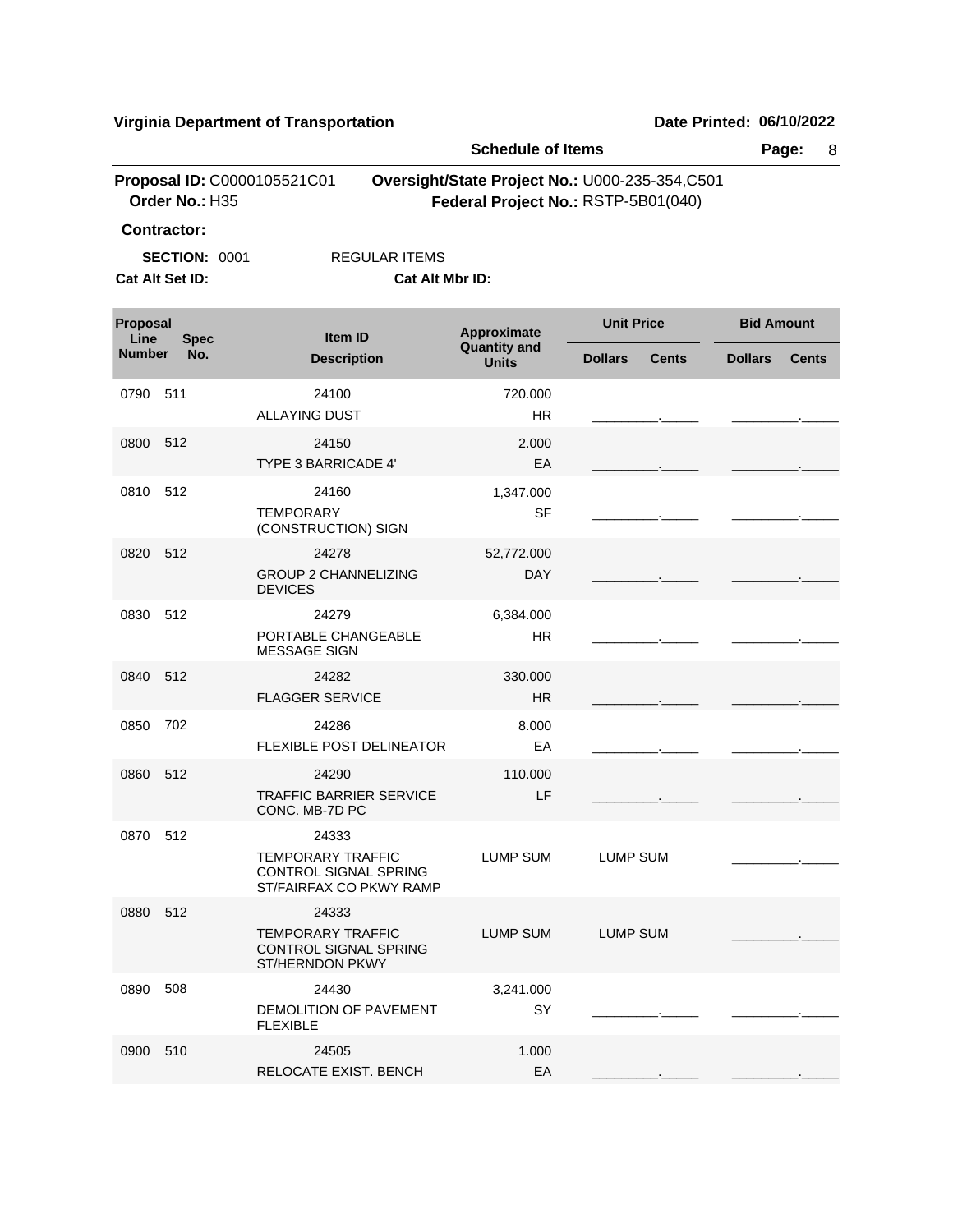|                  |                      |                                                                | <b>Schedule of Items</b>           |                                                                                       | Page:             | 9            |
|------------------|----------------------|----------------------------------------------------------------|------------------------------------|---------------------------------------------------------------------------------------|-------------------|--------------|
|                  | Order No.: H35       | Proposal ID: C0000105521C01                                    |                                    | Oversight/State Project No.: U000-235-354,C501<br>Federal Project No.: RSTP-5B01(040) |                   |              |
|                  | Contractor:          |                                                                |                                    |                                                                                       |                   |              |
|                  | <b>SECTION: 0001</b> | <b>REGULAR ITEMS</b>                                           |                                    |                                                                                       |                   |              |
|                  | Cat Alt Set ID:      | Cat Alt Mbr ID:                                                |                                    |                                                                                       |                   |              |
| Proposal<br>Line | <b>Spec</b>          | Item ID                                                        | Approximate<br><b>Quantity and</b> | <b>Unit Price</b>                                                                     | <b>Bid Amount</b> |              |
| <b>Number</b>    | No.                  | <b>Description</b>                                             | <b>Units</b>                       | <b>Dollars</b><br><b>Cents</b>                                                        | <b>Dollars</b>    | <b>Cents</b> |
| 0910             | 510                  | 24505<br><b>RELOCATE EXIST. NEWS</b><br><b>STAND</b>           | 1.000<br>EA                        |                                                                                       |                   |              |
| 0920             | 510                  | 24505<br>RELOCATE EXIST. PICNIC<br><b>TABLE</b>                | 1.000<br>EA                        |                                                                                       |                   |              |
| 0930             | <b>ATTD</b>          | 24535<br>ADJUST EXIST. STRUCTURE                               | 1.000<br>EA                        |                                                                                       |                   |              |
| 0940             | 505                  | 24600<br><b>REMOVE EXISTING</b><br><b>GUARDRAIL</b>            | 650.000<br>LF                      |                                                                                       |                   |              |
| 0950             | <b>ATTD</b>          | 24825<br>MODIFY EXIST. STRUCTURE                               | 7.000<br>EA                        |                                                                                       |                   |              |
| 0960             | <b>ATTD</b>          | 25001<br><b>HANDRAIL MODIFIED HR-1</b><br>TYPE II ORNAMENTAL   | 556.000<br>LF                      |                                                                                       |                   |              |
| 0970             | -514                 | 25505<br>FIELD OFFICE TY.I                                     | 22.000<br>MO                       |                                                                                       |                   |              |
| 0980             | <b>ATTD</b>          | 25565<br><b>BASELINE PROGRESS</b><br><b>SCHEDULE</b>           | <b>LUMP SUM</b>                    | <b>LUMP SUM</b>                                                                       |                   |              |
|                  | 0990 ATTD            | 25567<br>PROGRESS SCHEDULE<br><b>UPDATES</b>                   | 21.000<br>EA                       |                                                                                       |                   |              |
|                  | 1000 ATTD            | 25572<br><b>CONTRACT SOIL NAIL</b><br><b>VERIFICATION TEST</b> | 2.000<br>EA                        |                                                                                       |                   |              |
| 1010 602         |                      | 27022<br>TOPSOIL CLASS B 2"                                    | 1.100<br><b>ACRE</b>               |                                                                                       |                   |              |
| 1020             | 603                  | 27101<br><b>TEMPORARY SEED</b>                                 | 146.000<br><b>LB</b>               |                                                                                       |                   |              |
| 1030 603         |                      | 27102<br>REGULAR SEED                                          | 427.000<br>LB                      |                                                                                       |                   |              |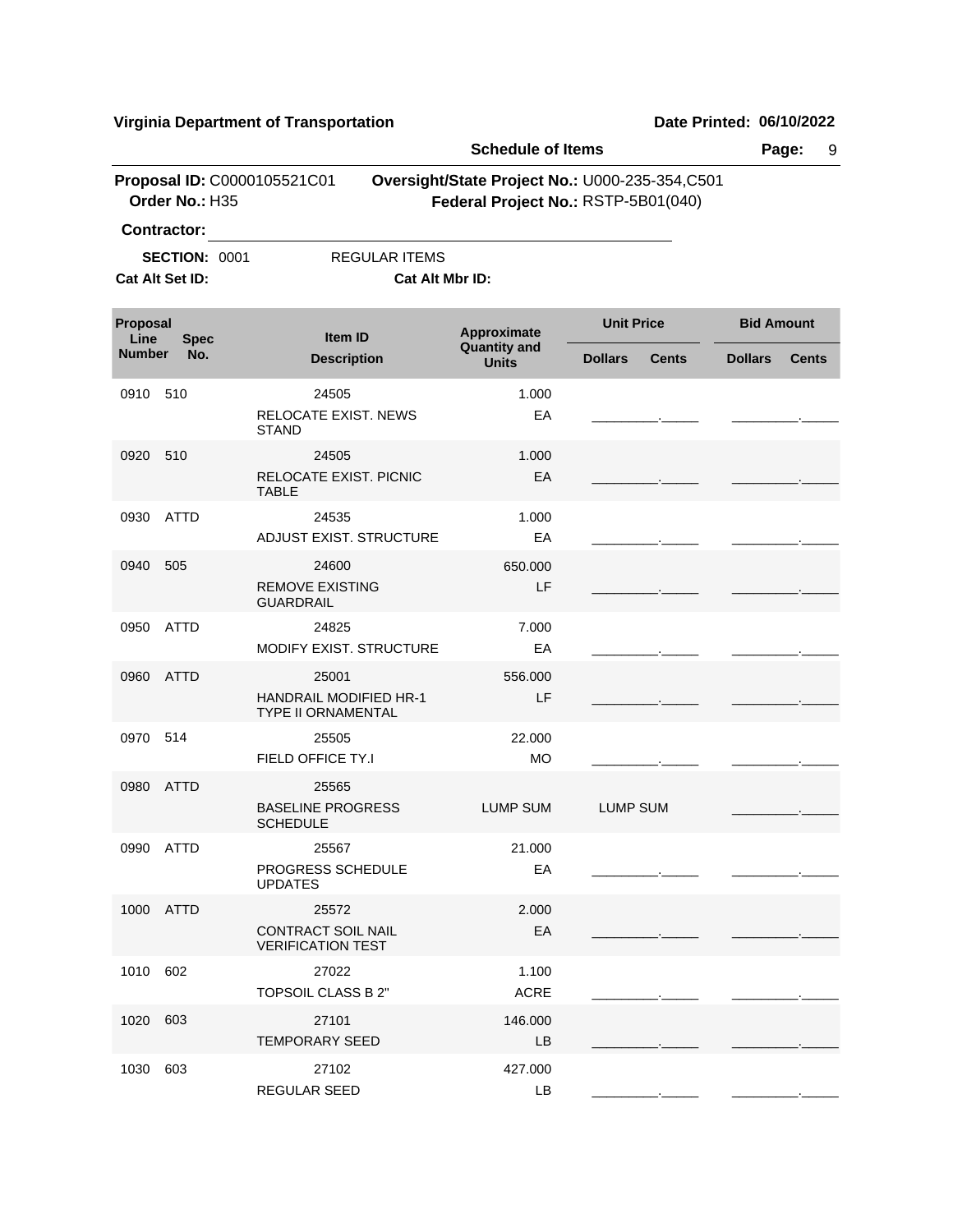|                  |                                         |                                                    | <b>Schedule of Items</b>                                                              |                   |              |                   | Page:<br>10  |
|------------------|-----------------------------------------|----------------------------------------------------|---------------------------------------------------------------------------------------|-------------------|--------------|-------------------|--------------|
|                  | Order No.: H35                          | Proposal ID: C0000105521C01                        | Oversight/State Project No.: U000-235-354,C501<br>Federal Project No.: RSTP-5B01(040) |                   |              |                   |              |
|                  | <b>Contractor:</b>                      |                                                    |                                                                                       |                   |              |                   |              |
|                  | <b>SECTION: 0001</b><br>Cat Alt Set ID: | <b>REGULAR ITEMS</b><br>Cat Alt Mbr ID:            |                                                                                       |                   |              |                   |              |
|                  |                                         |                                                    |                                                                                       |                   |              |                   |              |
| Proposal<br>Line | <b>Spec</b>                             | <b>Item ID</b>                                     | Approximate                                                                           | <b>Unit Price</b> |              | <b>Bid Amount</b> |              |
| <b>Number</b>    | No.                                     | <b>Description</b>                                 | <b>Quantity and</b><br><b>Units</b>                                                   | <b>Dollars</b>    | <b>Cents</b> | <b>Dollars</b>    | <b>Cents</b> |
| 1040             | 603                                     | 27103                                              | 342.000                                                                               |                   |              |                   |              |
|                  |                                         | OVERSEEDING                                        | LB                                                                                    |                   |              |                   |              |
| 1050             | 603                                     | 27110                                              | 2,118.000                                                                             |                   |              |                   |              |
|                  |                                         | <b>HYDRAULIC EROSION</b><br>CONTROL PRODUCT TYPE 1 | SY                                                                                    |                   |              |                   |              |
| 1060             | 603                                     | 27111                                              | 605,000                                                                               |                   |              |                   |              |
|                  |                                         | <b>HYDRAULIC EROSION</b><br>CONTROL PRODUCT TYPE 2 | <b>SY</b>                                                                             |                   |              |                   |              |
| 1070             | 603                                     | 27112                                              | 303.000                                                                               |                   |              |                   |              |
|                  |                                         | <b>HYDRAULIC EROSION</b><br>CONTROL PRODUCT TYPE 3 | SY                                                                                    |                   |              |                   |              |
| 1080             | 603                                     | 27230                                              | 107.000                                                                               |                   |              |                   |              |
|                  |                                         | FERTILIZER NITROGEN - N                            | LB                                                                                    |                   |              |                   |              |
| 1090             | 603                                     | 27231<br><b>FERTILIZER PHOSPHOROUS</b><br>- P      | 147.000<br>LB                                                                         |                   |              |                   |              |
| 1100             | 603                                     | 27232                                              | 74.000                                                                                |                   |              |                   |              |
|                  |                                         | FERTILIZER POTASSIUM - K                           | <b>LB</b>                                                                             |                   |              |                   |              |
| 1110             | 603                                     | 27250<br>LIME                                      | 5.000<br><b>TON</b>                                                                   |                   |              |                   |              |
| 1120 606         |                                         | 27318                                              | 47.000                                                                                |                   |              |                   |              |
|                  |                                         | ROLLED EROSION CTRL<br>PRODUCT EC-2 TYPE 1         | SY.                                                                                   |                   |              |                   |              |
| 1130             | 606                                     | 27321                                              | 12.000                                                                                |                   |              |                   |              |
|                  |                                         | <b>ROLLED EROSION CTRL</b><br>PRODUCT EC-2 TYPE 4  | SY                                                                                    |                   |              |                   |              |
| 1140 303         |                                         | 27415                                              | 7.000                                                                                 |                   |              |                   |              |
|                  |                                         | CHECK DAM ROCK TY. II                              | EA                                                                                    |                   |              |                   |              |
| 1150             | 303                                     | 27430                                              | 4,132.000                                                                             |                   |              |                   |              |
|                  |                                         | SILTATION CONTROL<br><b>EXCAVATION</b>             | <b>CY</b>                                                                             |                   |              |                   |              |
| 1160             | 608                                     | 27440                                              | 100.000                                                                               |                   |              |                   |              |
|                  |                                         | <b>MOWING</b>                                      | HR                                                                                    |                   |              |                   |              |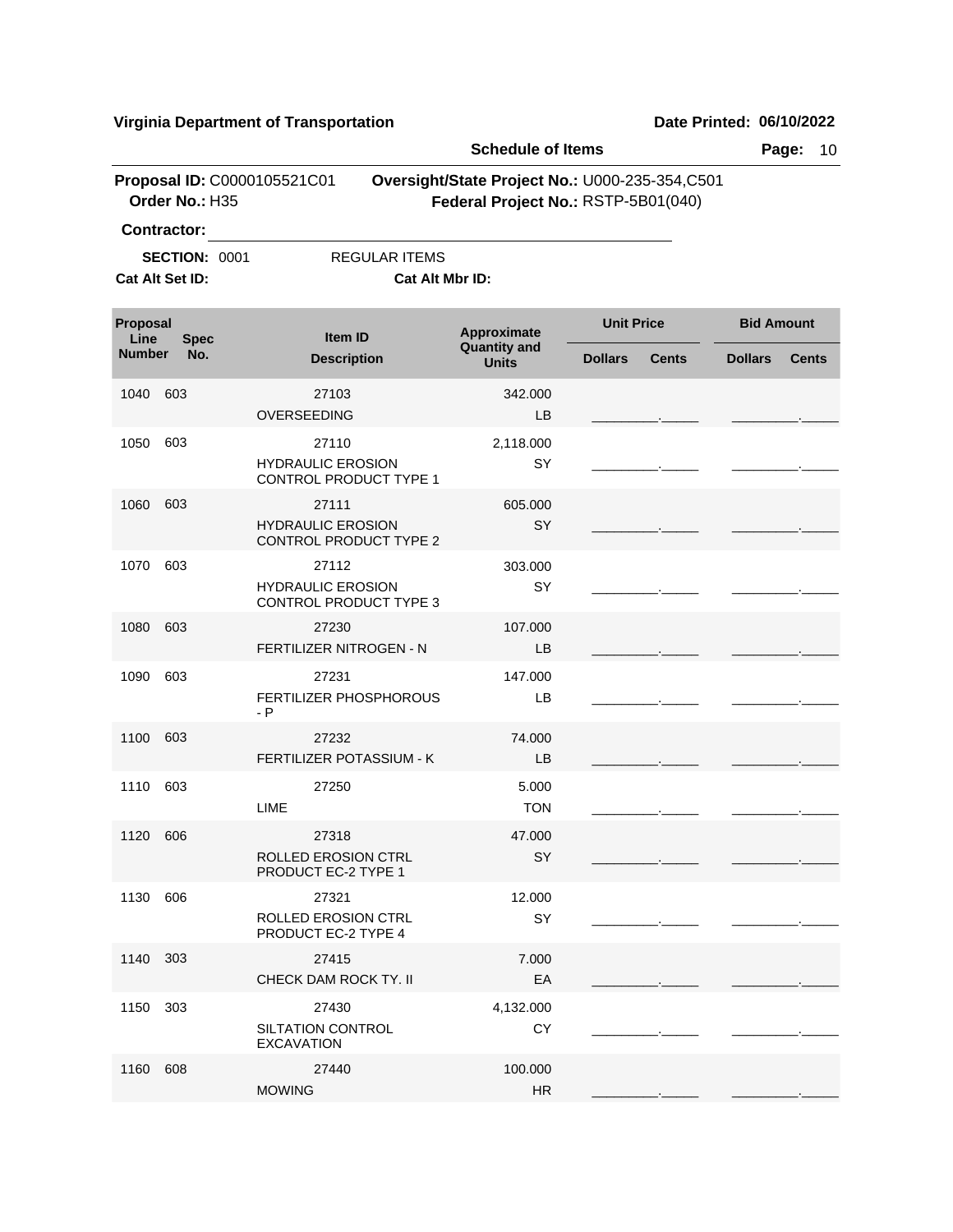|                  |                                                               |                                                                               | <b>Schedule of Items</b>                                                              |                   |              |                   | Page:<br>11  |
|------------------|---------------------------------------------------------------|-------------------------------------------------------------------------------|---------------------------------------------------------------------------------------|-------------------|--------------|-------------------|--------------|
|                  | Order No.: H35                                                | Proposal ID: C0000105521C01                                                   | Oversight/State Project No.: U000-235-354,C501<br>Federal Project No.: RSTP-5B01(040) |                   |              |                   |              |
|                  | <b>Contractor:</b><br><b>SECTION: 0001</b><br>Cat Alt Set ID: | <b>REGULAR ITEMS</b><br>Cat Alt Mbr ID:                                       |                                                                                       |                   |              |                   |              |
| Proposal<br>Line | <b>Spec</b>                                                   | Item ID                                                                       | Approximate                                                                           | <b>Unit Price</b> |              | <b>Bid Amount</b> |              |
| <b>Number</b>    | No.                                                           | <b>Description</b>                                                            | <b>Quantity and</b><br><b>Units</b>                                                   | <b>Dollars</b>    | <b>Cents</b> | <b>Dollars</b>    | <b>Cents</b> |
| 1170             | 303                                                           | 27451<br><b>INLET PROTECTION TYPE A</b>                                       | 3.000<br>EA                                                                           |                   |              |                   |              |
| 1180             | 303                                                           | 27461<br><b>INLET PROTECTION TYPE B</b>                                       | 70.000<br>EA                                                                          |                   |              |                   |              |
| 1190             | 303                                                           | 27505<br>TEMP. SILT FENCE TYPE A                                              | 21,990.000<br>LF                                                                      |                   |              |                   |              |
| 1200             | ATTD                                                          | 38930<br>CONCRETE BUS STOP SLAB                                               | 47.000<br>EA                                                                          |                   |              |                   |              |
| 1210             | ATTD                                                          | 38930<br><b>CONCRETE LANDING PAD</b>                                          | 1.000<br>EA                                                                           |                   |              |                   |              |
|                  | 1220 ATTD                                                     | 38930<br><b>CONCRETE WHEEL STOP</b>                                           | 47.000<br>EA                                                                          |                   |              |                   |              |
| 1230             | 604                                                           | 38951<br>LANDSCAPE TALL FESCUE<br>SOD 3560 SF                                 | 395.500<br>SY                                                                         |                   |              |                   |              |
| 1240             | ATTD                                                          | 38953<br><b>LANDSCAPE PERMANENT</b><br><b>VEGETATIVE COVER</b>                | <b>LUMP SUM</b>                                                                       | <b>LUMP SUM</b>   |              |                   |              |
| 1250             | 605                                                           | 38954<br>LANDSCAPE HARDWOOD<br><b>MULCH</b>                                   | 5.000<br>CY                                                                           |                   |              |                   |              |
|                  | 1260 605 ATTD                                                 | 38956<br>LANDSCAPE WATERING                                                   | 60.000<br><b>UNIT</b>                                                                 |                   |              |                   |              |
| 1270 605         |                                                               | 39003<br>HERB LITTLE BLUESTEM<br>PLANTS, 2.5 INCH PEAT POT                    | 240.000<br>EA                                                                         |                   |              |                   |              |
| 1280             | 605                                                           | 39003<br>HERB MIXED TULIP BULBS                                               | 1,360.000<br>EA                                                                       |                   |              |                   |              |
| 1290             | 605                                                           | 39003<br><b>HERB TETE-A-TETE</b><br><b>MINIATURE NARCISSUS</b><br><b>BULB</b> | 1,370.000<br>EA                                                                       |                   |              |                   |              |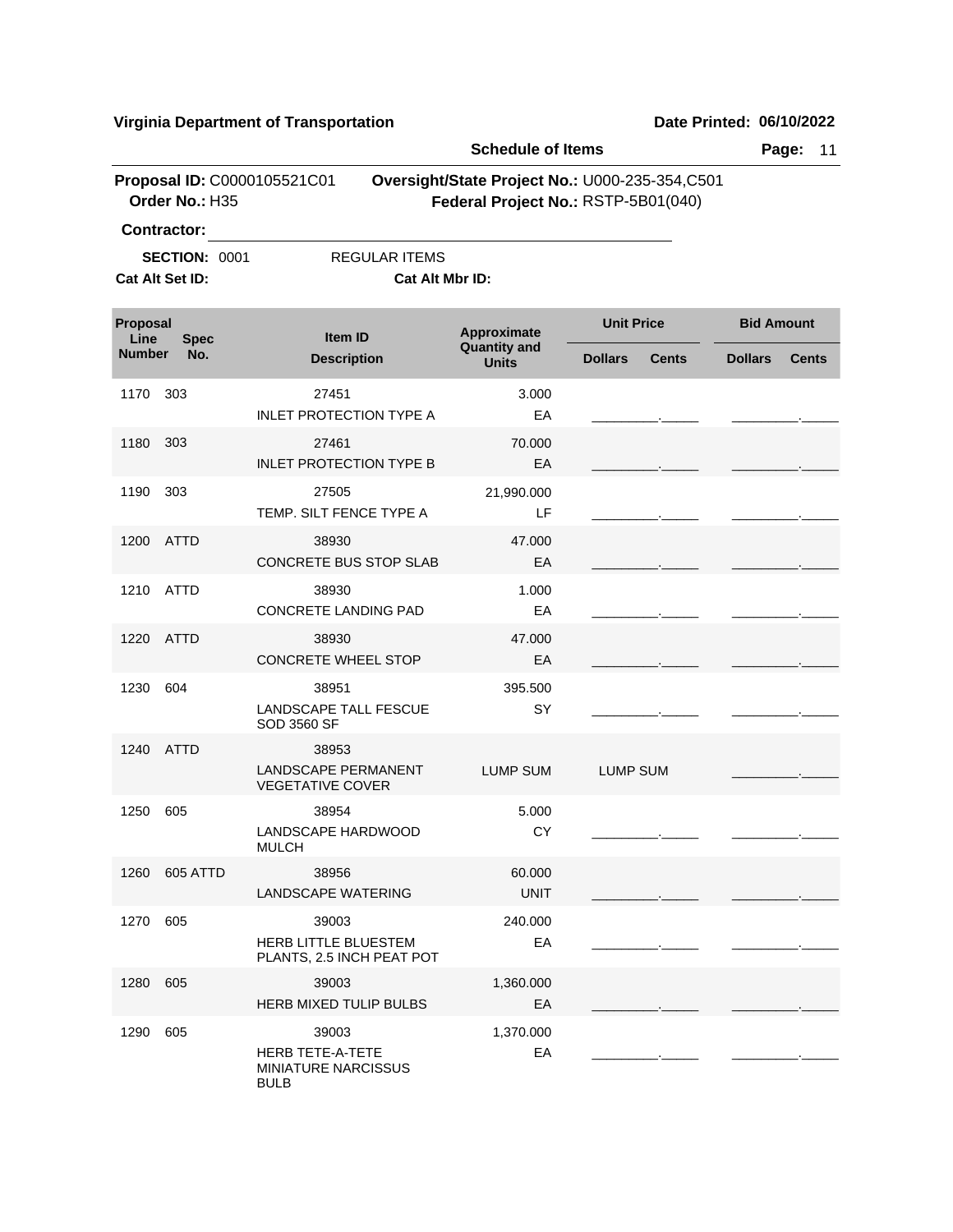|                  |                                         |                                   | <b>Schedule of Items</b>                                                              |                   |              |                   | Page:<br>12  |
|------------------|-----------------------------------------|-----------------------------------|---------------------------------------------------------------------------------------|-------------------|--------------|-------------------|--------------|
|                  | Order No.: H35<br><b>Contractor:</b>    | Proposal ID: C0000105521C01       | Oversight/State Project No.: U000-235-354,C501<br>Federal Project No.: RSTP-5B01(040) |                   |              |                   |              |
|                  | <b>SECTION: 0001</b><br>Cat Alt Set ID: | <b>REGULAR ITEMS</b>              | Cat Alt Mbr ID:                                                                       |                   |              |                   |              |
| Proposal<br>Line | <b>Spec</b>                             | Item ID                           | Approximate<br><b>Quantity and</b>                                                    | <b>Unit Price</b> |              | <b>Bid Amount</b> |              |
| <b>Number</b>    | No.                                     | <b>Description</b>                | <b>Units</b>                                                                          | <b>Dollars</b>    | <b>Cents</b> | <b>Dollars</b>    | <b>Cents</b> |
| 1300             | 520                                     | 40003<br>1" WATER SERVICE LINE    | 100.000<br>LF                                                                         |                   |              |                   |              |
| 1310             | 520                                     | 40061<br>6" DI WATER MAIN         | 193.000<br>LF                                                                         |                   |              |                   |              |
| 1320             | 520                                     | 40081<br>8" DI WATER MAIN         | 37.000<br>LF                                                                          |                   |              |                   |              |
| 1330             | 520                                     | 40121<br>12" DI WATER MAIN        | 549.000<br>LF                                                                         |                   |              |                   |              |
| 1340             | 520                                     | 40161<br><b>16" DI WATER MAIN</b> | 212.000<br>LF                                                                         |                   |              |                   |              |
| 1350             | 520                                     | 40406<br>16" BEND                 | 9.000<br>EA                                                                           |                   |              |                   |              |
| 1360             | 520                                     | 40422<br>16" BRANCH               | 1.000<br>EA                                                                           |                   |              |                   |              |
| 1370             | 520                                     | 40906<br>6" OFFSET EXIST.PIPE     | 95.000<br>LF                                                                          |                   |              |                   |              |
| 1380             | 520                                     | 40908<br>8" OFFSET EXIST. PIPE    | 90.000<br>LF                                                                          |                   |              |                   |              |
| 1390 520         |                                         | 41006<br>6" GATE VALVE & BOX      | 2.000<br>EA                                                                           |                   |              |                   |              |
| 1400 520         |                                         | 41008<br>8" GATE VALVE & BOX      | 2.000<br>EA                                                                           |                   |              |                   |              |
| 1410 520         |                                         | 41012<br>12" GATE VALVE & BOX     | 2.000<br>EA                                                                           |                   |              |                   |              |
| 1420 510         |                                         | 41104<br>ADJUST EXIST. VALVE BOX  | 5.000<br>EA                                                                           |                   |              |                   |              |
| 1430 520         |                                         | 41820<br>FIRE HYDRANT             | 3.000<br>EA                                                                           |                   |              |                   |              |
| 1440 520         |                                         | 41970<br>5/8" WATER METER & BOX   | 1.000<br>EA                                                                           |                   |              |                   |              |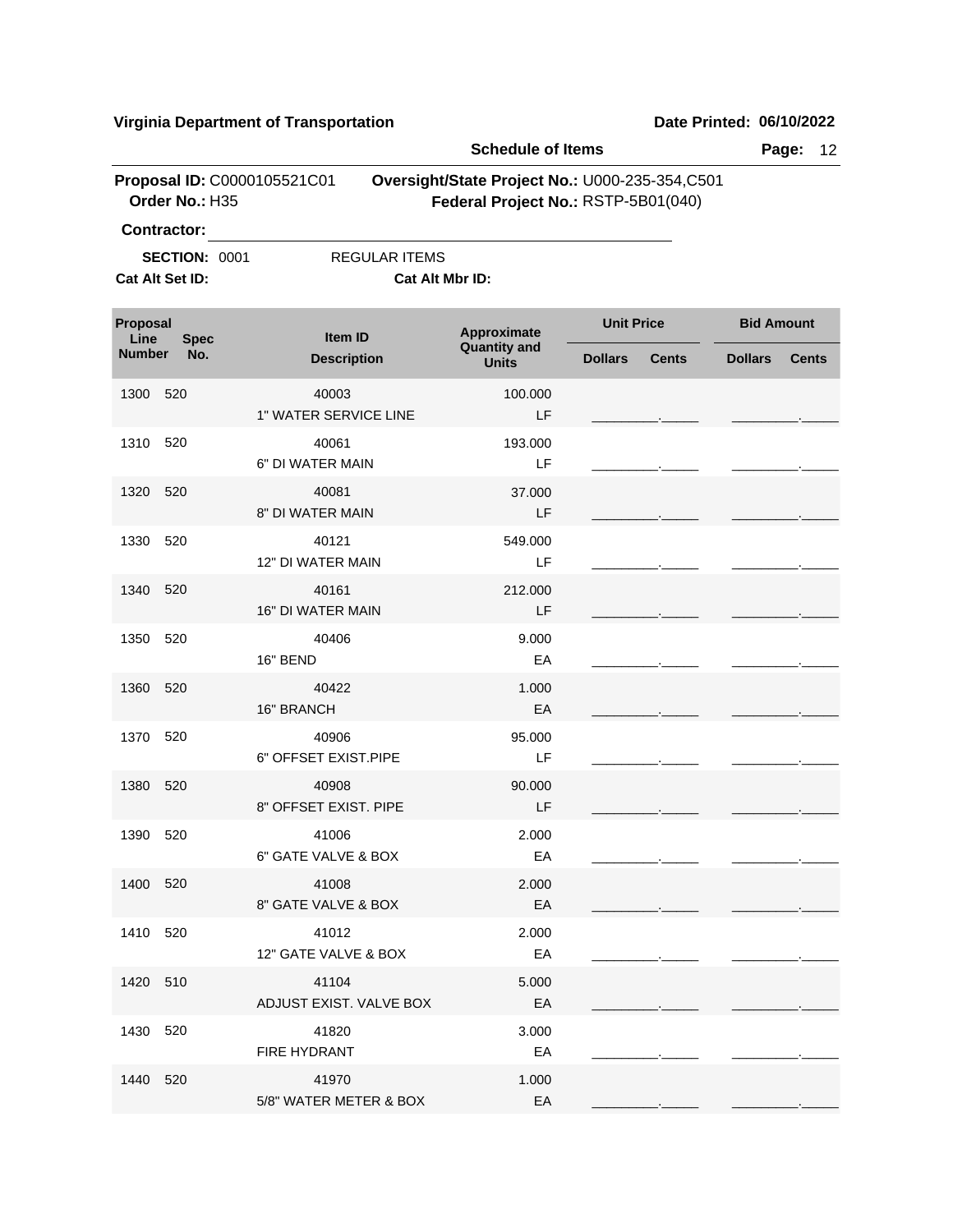|                  |                                               |                                                                                 | <b>Schedule of Items</b>            |                                                                                       |                   | Page:<br>13  |
|------------------|-----------------------------------------------|---------------------------------------------------------------------------------|-------------------------------------|---------------------------------------------------------------------------------------|-------------------|--------------|
|                  | Proposal ID: C0000105521C01<br>Order No.: H35 |                                                                                 |                                     | Oversight/State Project No.: U000-235-354,C501<br>Federal Project No.: RSTP-5B01(040) |                   |              |
|                  | <b>Contractor:</b>                            |                                                                                 |                                     |                                                                                       |                   |              |
|                  | <b>SECTION: 0001</b>                          | <b>REGULAR ITEMS</b>                                                            |                                     |                                                                                       |                   |              |
|                  | Cat Alt Set ID:                               | <b>Cat Alt Mbr ID:</b>                                                          |                                     |                                                                                       |                   |              |
| Proposal<br>Line | <b>Spec</b>                                   | Item ID                                                                         | Approximate                         | <b>Unit Price</b>                                                                     | <b>Bid Amount</b> |              |
| <b>Number</b>    | No.                                           | <b>Description</b>                                                              | <b>Quantity and</b><br><b>Units</b> | <b>Dollars</b><br><b>Cents</b>                                                        | <b>Dollars</b>    | <b>Cents</b> |
| 1450             | 520                                           | 41972<br>1" WATER METER & BOX                                                   | 1.000<br>EA                         |                                                                                       |                   |              |
| 1460             | 520                                           | 42082<br>8" DI SANITARY SEWER PIPE                                              | 121.000<br>LF.                      |                                                                                       |                   |              |
| 1470             | 520                                           | 42755<br>SANITARY SEWER MANHOLE                                                 | 30.000<br>LF                        |                                                                                       |                   |              |
| 1480             | 520                                           | 42764<br><b>MANHOLE FRAME &amp; COVER</b><br><b>F&amp;C-1</b>                   | 3.000<br>EA                         |                                                                                       |                   |              |
| 1490             | 510                                           | 42765<br><b>ADJUST EXIST FRAME &amp;</b><br><b>COVER</b>                        | 2.000<br>EA                         |                                                                                       |                   |              |
| 1500             | 509                                           | 45640<br><b>FLOWABLE BACKFILL UTILITY</b>                                       | 18.000<br><b>CY</b>                 |                                                                                       |                   |              |
| 1510             | 701                                           | 50108<br><b>SIGN PANEL</b>                                                      | 647.000<br>SF                       |                                                                                       |                   |              |
| 1520             | 700                                           | 50300<br><b>REMOVE EXISTING 1 POST</b><br><b>SIGN STRUCTURE</b>                 | 29.000<br>EA                        |                                                                                       |                   |              |
| 1530             | 700                                           | 50302<br><b>REMOVE EXISTING 2 POST</b><br><b>SIGN STRUCTURE</b>                 | 1.000<br>EA                         |                                                                                       |                   |              |
| 1540 700         |                                               | 50340<br>RELOCATE EXISTING 1 POST<br><b>GROUND MOUNTED SIGN</b><br><b>PANEL</b> | 3.000<br>EA                         |                                                                                       |                   |              |
| 1550             | 700                                           | 50430<br>SIGN POST STP-1, 2", 14<br><b>GAUGE</b>                                | 277.000<br>LF                       |                                                                                       |                   |              |
| 1560             | 700                                           | 50434<br>SIGN POST STP-1, 2 1/2", 10<br><b>GAUGE</b>                            | 13.000<br>LF                        |                                                                                       |                   |              |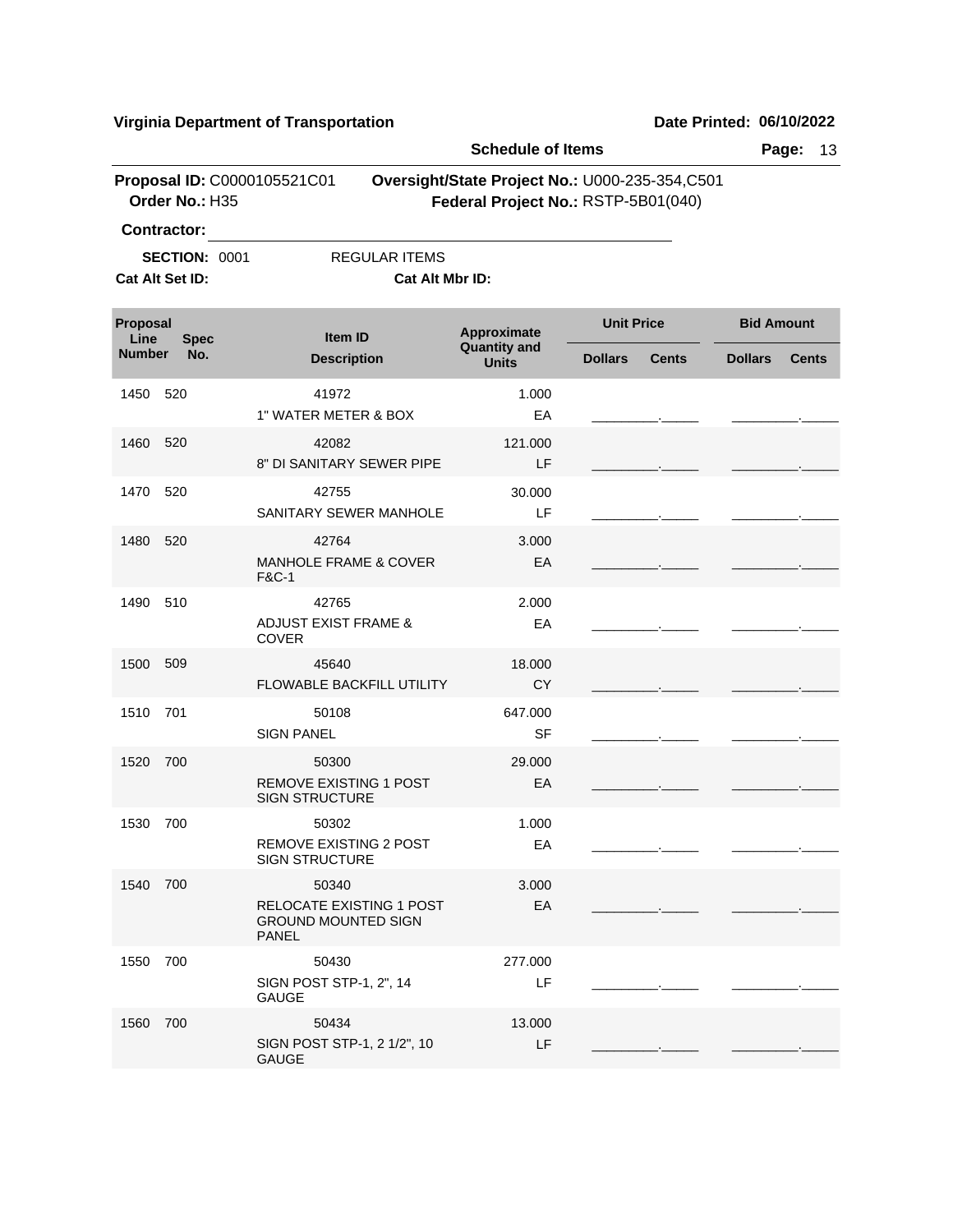|                                 |                      |                                                  | <b>Schedule of Items</b>                                                              |                   |              |                   | Page:<br>14  |
|---------------------------------|----------------------|--------------------------------------------------|---------------------------------------------------------------------------------------|-------------------|--------------|-------------------|--------------|
|                                 | Order No.: H35       | Proposal ID: C0000105521C01                      | Oversight/State Project No.: U000-235-354,C501<br>Federal Project No.: RSTP-5B01(040) |                   |              |                   |              |
|                                 | <b>Contractor:</b>   |                                                  |                                                                                       |                   |              |                   |              |
|                                 | <b>SECTION: 0001</b> | <b>REGULAR ITEMS</b>                             |                                                                                       |                   |              |                   |              |
|                                 | Cat Alt Set ID:      |                                                  | Cat Alt Mbr ID:                                                                       |                   |              |                   |              |
| Proposal<br>Line<br><b>Spec</b> |                      | Item ID                                          | Approximate                                                                           | <b>Unit Price</b> |              | <b>Bid Amount</b> |              |
| <b>Number</b>                   | No.                  | <b>Description</b>                               | <b>Quantity and</b><br><b>Units</b>                                                   | <b>Dollars</b>    | <b>Cents</b> | <b>Dollars</b>    | <b>Cents</b> |
| 1570                            | 700                  | 50436                                            | 197.000                                                                               |                   |              |                   |              |
|                                 |                      | SIGN POST STP-1, 2 1/2", 12<br><b>GAUGE</b>      | LF                                                                                    |                   |              |                   |              |
| 1580                            | 700                  | 50440                                            | 17.000                                                                                |                   |              |                   |              |
|                                 |                      | SIGN POST STP-2, 4", 8<br><b>GAUGE</b>           | LF                                                                                    |                   |              |                   |              |
| 1590                            | 700                  | 50460                                            | 1.000                                                                                 |                   |              |                   |              |
|                                 |                      | CONC. FOUND. STP-2, TYPE<br>Α                    | EA                                                                                    |                   |              |                   |              |
| 1600                            | 700                  | 50485                                            | 42.000                                                                                |                   |              |                   |              |
|                                 |                      | <b>CONCRETE SIGN</b><br>FOUNDATION STP-1, TYPE A | EA                                                                                    |                   |              |                   |              |
| 1610                            | 700                  | 50486                                            | 1.000                                                                                 |                   |              |                   |              |
|                                 |                      | <b>CONCRETE SIGN</b><br>FOUNDATION STP-1, TYPE B | EA                                                                                    |                   |              |                   |              |
| 1620                            | 700                  | 51170                                            | 2.000                                                                                 |                   |              |                   |              |
|                                 |                      | ELECTRICAL SERVICE SE-5                          | EA                                                                                    |                   |              |                   |              |
| 1630                            | 703                  | 51184                                            | 80.000                                                                                |                   |              |                   |              |
|                                 |                      | <b>TRAFFIC SIGNAL HEAD</b><br>SECTION 12" LED    | EA                                                                                    |                   |              |                   |              |
| 1640                            | 703                  | 51198                                            | 6.000                                                                                 |                   |              |                   |              |
|                                 |                      | PEDESTRIAN ACTUATION PA-<br>2                    | EA                                                                                    |                   |              |                   |              |
| 1650 703                        |                      | 51200                                            | 4.000                                                                                 |                   |              |                   |              |
|                                 |                      | PEDESTRIAN ACTUATION PA-                         | EA                                                                                    |                   |              |                   |              |
|                                 |                      | 4                                                |                                                                                       |                   |              |                   |              |
| 1660                            | 700                  | 51210<br>PEDESTAL POLE PF-2 10'                  | 5.000<br>EA                                                                           |                   |              |                   |              |
| 1670                            | 700                  | 51238                                            | 60.000                                                                                |                   |              |                   |              |
|                                 |                      | <b>CONCRETE FOUNDATION</b><br>SIGNAL POLE PF-8   | CY                                                                                    |                   |              |                   |              |
| 1680                            | 700                  | 51240                                            | 10.000                                                                                |                   |              |                   |              |
|                                 |                      | <b>CONCRETE FOUNDATION PF-</b><br>2              | EA                                                                                    |                   |              |                   |              |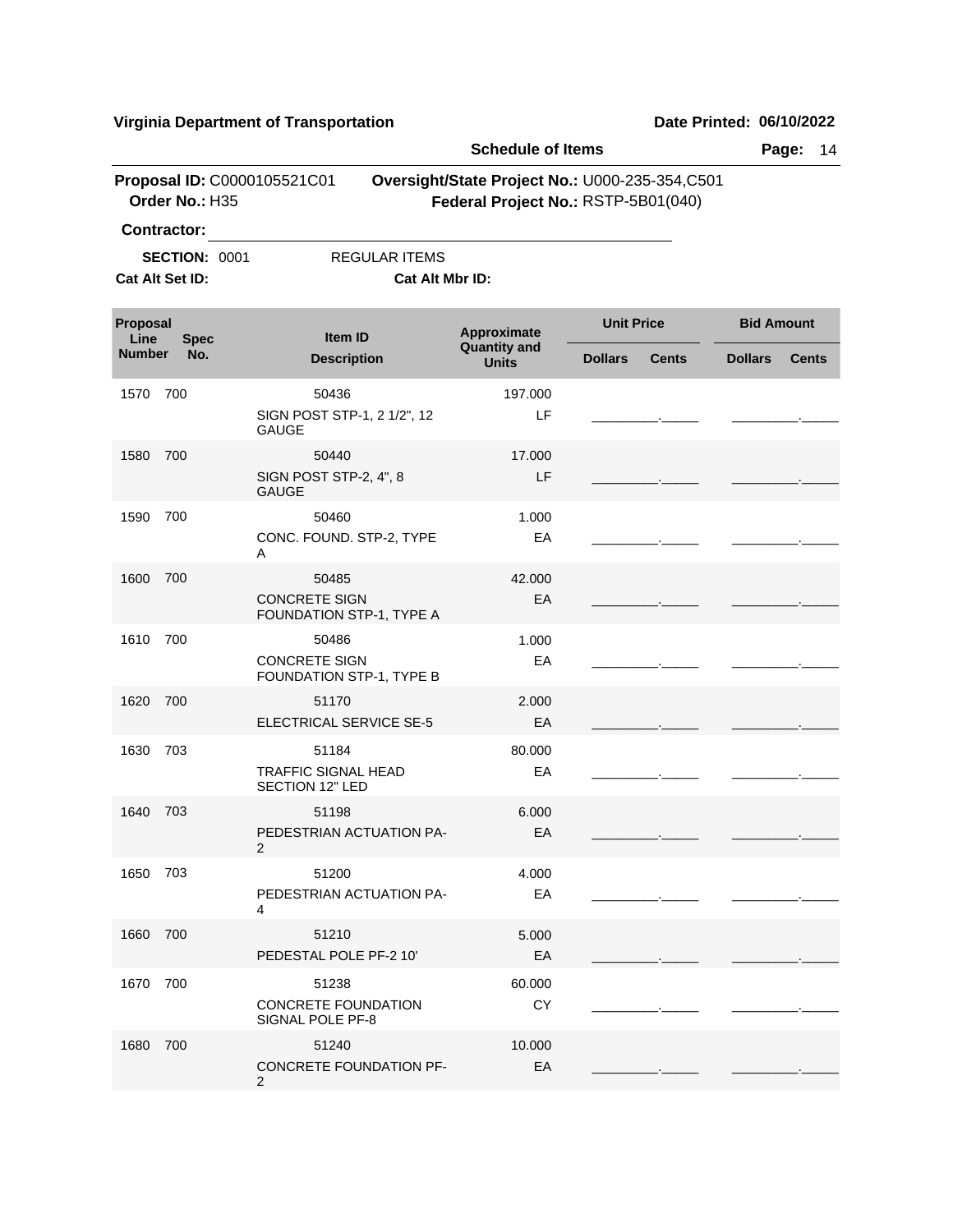|                       |                                         |                                                 | <b>Schedule of Items</b>            |                                                                                       | Page:<br>15       |              |
|-----------------------|-----------------------------------------|-------------------------------------------------|-------------------------------------|---------------------------------------------------------------------------------------|-------------------|--------------|
|                       | Order No.: H35<br><b>Contractor:</b>    | Proposal ID: C0000105521C01                     |                                     | Oversight/State Project No.: U000-235-354,C501<br>Federal Project No.: RSTP-5B01(040) |                   |              |
|                       | <b>SECTION: 0001</b><br>Cat Alt Set ID: | <b>REGULAR ITEMS</b><br>Cat Alt Mbr ID:         |                                     |                                                                                       |                   |              |
| Proposal              |                                         | Item ID                                         | Approximate                         | <b>Unit Price</b>                                                                     | <b>Bid Amount</b> |              |
| Line<br><b>Number</b> | <b>Spec</b><br>No.                      | <b>Description</b>                              | <b>Quantity and</b><br><b>Units</b> | <b>Dollars</b><br><b>Cents</b>                                                        | <b>Dollars</b>    | <b>Cents</b> |
| 1690                  | 700                                     | 51245<br>CONCRETE FOUNDATION CF-<br>1           | 2.000<br>EA                         |                                                                                       |                   |              |
| 1700                  | 700                                     | 51475<br>SIGNAL MAST ARM POLE MP-<br>3, TYPE A  | 1.000<br>EA                         |                                                                                       |                   |              |
| 1710                  | 700                                     | 51476<br>SIGNAL MAST ARM POLE MP-<br>3, TYPE B1 | 4.000<br>EA                         |                                                                                       |                   |              |
| 1720                  | 700                                     | 51478<br>SIGNAL MAST ARM POLE MP-<br>3, TYPE C  | 1.000<br>EA                         |                                                                                       |                   |              |
| 1730                  | 700                                     | 51487<br><b>MAST ARM 49'</b>                    | 2.000<br>EA                         |                                                                                       |                   |              |
| 1740                  | 700                                     | 51489<br>MAST ARM 65'                           | 1.000<br>EA                         |                                                                                       |                   |              |
| 1750                  | 700                                     | 51490<br><b>MAST ARM 70'</b>                    | 2.000<br>EA                         |                                                                                       |                   |              |
| 1760                  | 700                                     | 51491<br>MAST ARM 75' CASE 1<br><b>LOADING</b>  | 2.000<br>EA                         |                                                                                       |                   |              |
| 1770 703              |                                         | 51540<br>LOOP DETECTOR AMPLIFIER                | 27.000<br>EA                        |                                                                                       |                   |              |
| 1780                  | 700                                     | 51600<br>14/2 CONDUCTOR CABLE                   | 1,500.000<br>LF                     |                                                                                       |                   |              |
| 1790                  | 700                                     | 51607<br>14/7 CONDUCTOR CABLE                   | 5,777.000<br>LF                     |                                                                                       |                   |              |
| 1800                  | 700                                     | 51615<br>14/1 ENCLOSED COND.<br><b>CABLE</b>    | 9,016.000<br>LF                     |                                                                                       |                   |              |
| 1810                  | 700                                     | 51700<br>14/2 CONDUCTOR CABLE<br>SHIELDED       | 5,240.000<br>LF                     |                                                                                       |                   |              |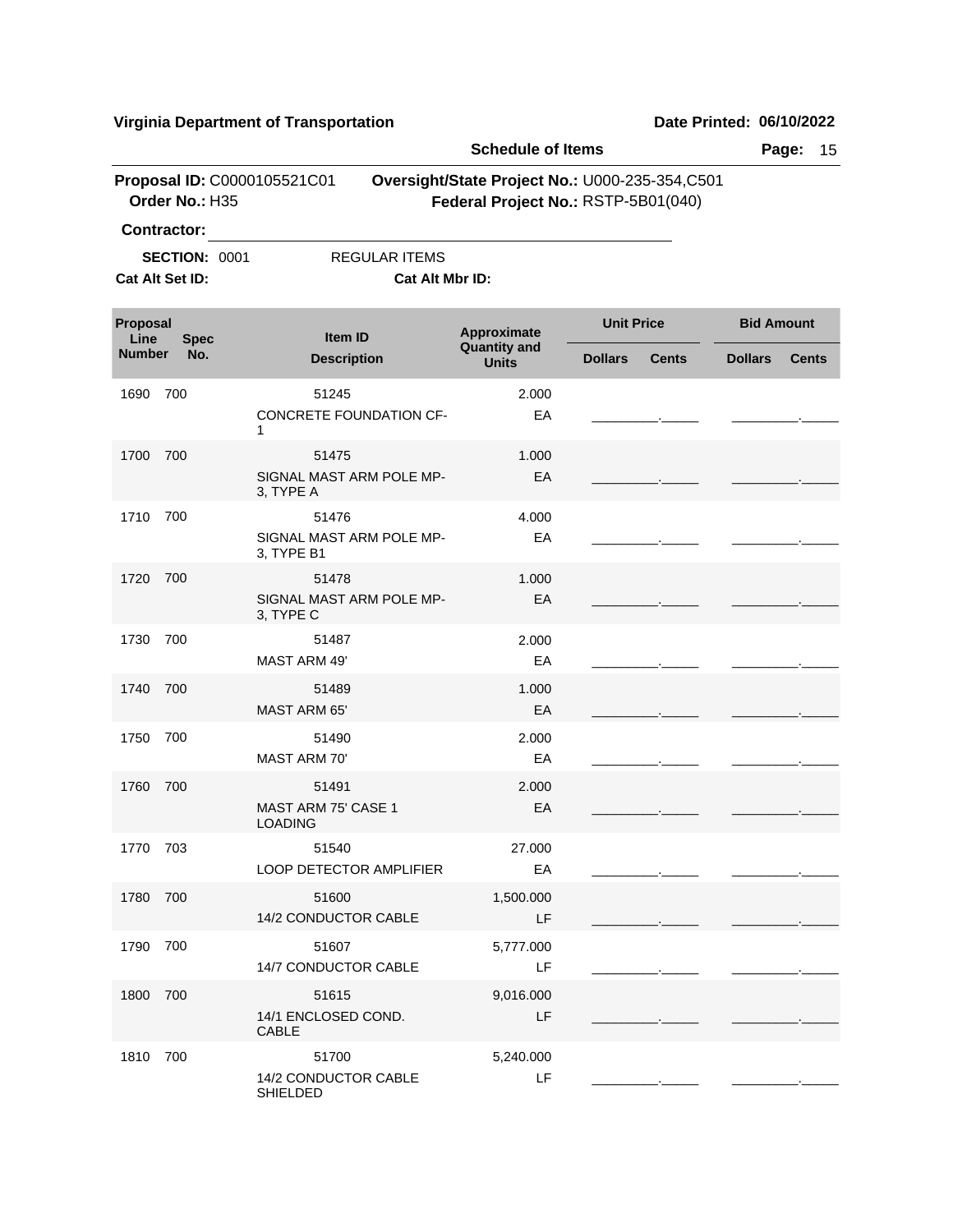| Virginia Department of Transportation         |                                            |                                                                      |                                                                                       |                                | Date Printed: 06/10/2022       |  |  |
|-----------------------------------------------|--------------------------------------------|----------------------------------------------------------------------|---------------------------------------------------------------------------------------|--------------------------------|--------------------------------|--|--|
|                                               |                                            |                                                                      |                                                                                       | <b>Schedule of Items</b>       |                                |  |  |
| Proposal ID: C0000105521C01<br>Order No.: H35 |                                            |                                                                      | Oversight/State Project No.: U000-235-354,C501<br>Federal Project No.: RSTP-5B01(040) |                                |                                |  |  |
|                                               | <b>Contractor:</b><br><b>SECTION: 0001</b> | <b>REGULAR ITEMS</b>                                                 |                                                                                       |                                |                                |  |  |
|                                               | Cat Alt Set ID:                            |                                                                      | Cat Alt Mbr ID:                                                                       |                                |                                |  |  |
| Proposal<br>Line                              | <b>Spec</b>                                | <b>Item ID</b>                                                       | Approximate                                                                           | <b>Unit Price</b>              | <b>Bid Amount</b>              |  |  |
| <b>Number</b>                                 | No.                                        | <b>Description</b>                                                   | <b>Quantity and</b><br><b>Units</b>                                                   | <b>Dollars</b><br><b>Cents</b> | <b>Dollars</b><br><b>Cents</b> |  |  |
| 1820                                          | 703                                        | 51830<br>HANGER ASSEMBLY SM-3,<br><b>ONE WAY</b>                     | 25.000<br>EA                                                                          |                                |                                |  |  |
| 1830                                          | 703                                        | 51912<br>LOOP SAW CUT 3/8"                                           | 3,456.000<br>LF                                                                       |                                |                                |  |  |
| 1840                                          | 703                                        | 51913<br>LOOP SAWCUT 5/8"                                            | 580.000<br>LF                                                                         |                                |                                |  |  |
| 1850                                          | 703                                        | 51933<br><b>REMOVE EXISTING POLE</b>                                 | 6.000<br>EA                                                                           |                                |                                |  |  |
| 1860                                          | 703                                        | 51934<br><b>REMOVE EXISTING</b><br><b>FOUNDATION</b>                 | 8.000<br>EA                                                                           |                                |                                |  |  |
| 1870                                          | 703                                        | 51935<br>REMOVE EXISTING SIGNAL<br>HEAD                              | 29.000<br>EA                                                                          |                                |                                |  |  |
| 1880                                          | 703                                        | 51936<br><b>REMOVE EXISTING</b><br><b>CONTROLLER</b>                 | 2.000<br>EA                                                                           |                                |                                |  |  |
| 1890                                          | 510                                        | 51960<br><b>INSTALL LIGHTING JUNCTION</b><br><b>BOX / SPLICE BOX</b> | 80.000<br>EA                                                                          |                                |                                |  |  |
| 1900                                          | 703                                        | 51995<br>UNINTERRUPTIBLE POWER<br>SUPPLY BATTERY PACK                | 2.000<br>EA                                                                           |                                |                                |  |  |
| 1910                                          | 703                                        | 51997<br>UNINTERRUPTIBLE POWER<br>SUPPLY CABINET DETACHED            | 2.000<br>EA                                                                           |                                |                                |  |  |
| 1920 700                                      |                                            | 52001                                                                | 229.000                                                                               |                                |                                |  |  |

LF

EA 10.000 \_\_\_\_\_\_\_\_\_.\_\_\_\_\_ \_\_\_\_\_\_\_\_\_.\_\_\_\_\_

\_\_\_\_\_\_\_\_\_.\_\_\_\_\_ \_\_\_\_\_\_\_\_\_.\_\_\_\_\_

TRAFFIC SIGNALIZATION ANTENNA CABLE

TRAFFIC SIGNALIZATION ACCESSIBLE PEDESTRIAN SYSTEM PUSHBUTTON

STATIONS

1930 52002 700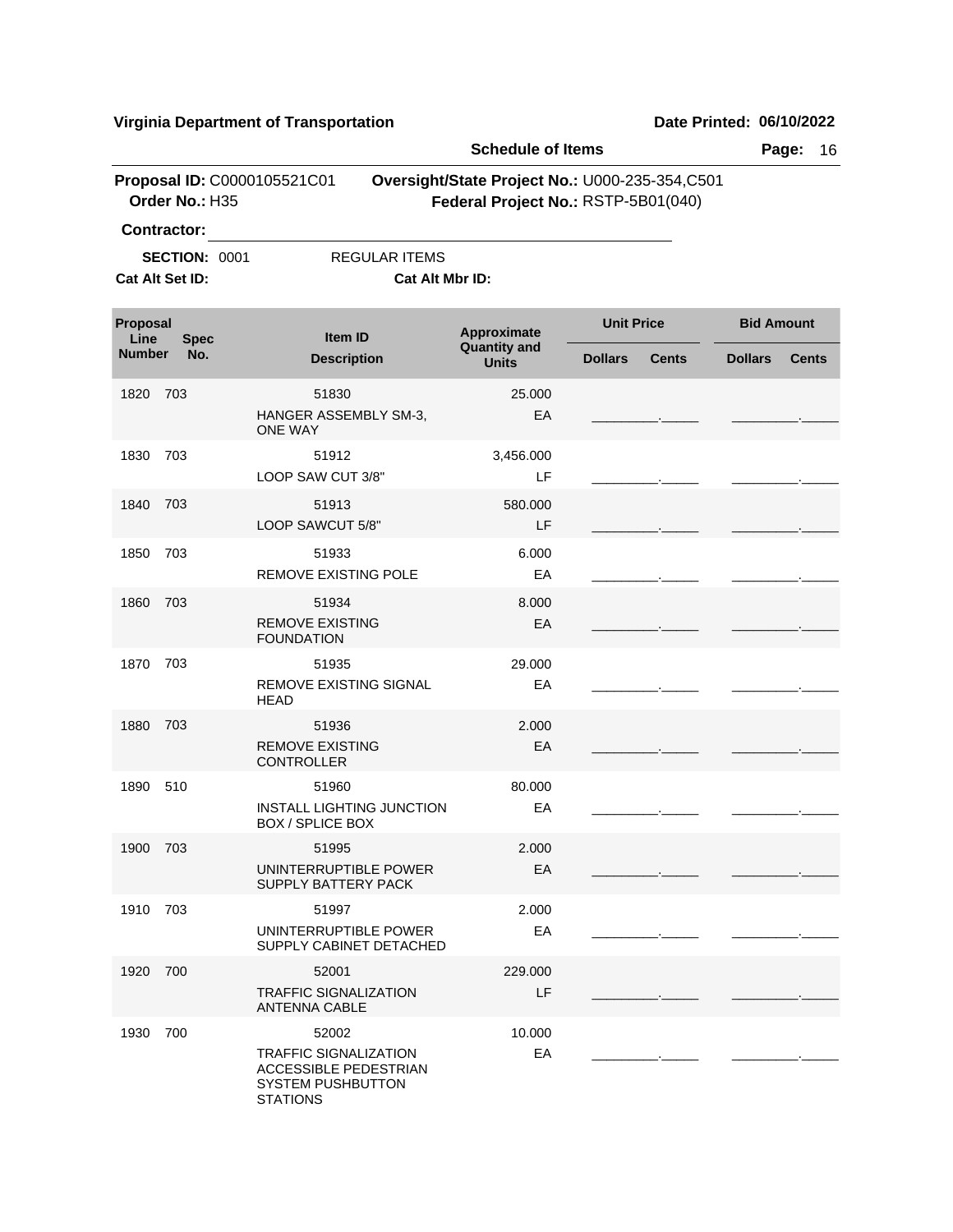| <b>Schedule of Items</b>                                                                                                                                     |                                         |                                                                                                          |                                     |                                |                                |  |  |
|--------------------------------------------------------------------------------------------------------------------------------------------------------------|-----------------------------------------|----------------------------------------------------------------------------------------------------------|-------------------------------------|--------------------------------|--------------------------------|--|--|
| Proposal ID: C0000105521C01<br>Oversight/State Project No.: U000-235-354,C501<br>Order No.: H35<br>Federal Project No.: RSTP-5B01(040)<br><b>Contractor:</b> |                                         |                                                                                                          |                                     |                                |                                |  |  |
|                                                                                                                                                              | <b>SECTION: 0001</b><br>Cat Alt Set ID: | <b>REGULAR ITEMS</b><br>Cat Alt Mbr ID:                                                                  |                                     |                                |                                |  |  |
| Proposal<br>Line                                                                                                                                             | <b>Spec</b>                             | <b>Item ID</b>                                                                                           | Approximate                         | <b>Unit Price</b>              | <b>Bid Amount</b>              |  |  |
| <b>Number</b>                                                                                                                                                | No.                                     | <b>Description</b>                                                                                       | <b>Quantity and</b><br><b>Units</b> | <b>Dollars</b><br><b>Cents</b> | <b>Dollars</b><br><b>Cents</b> |  |  |
| 1940                                                                                                                                                         | 703                                     | 52002<br><b>TRAFFIC SIGNALIZATION</b><br>PEEK ATC 1000 TRAFFIC<br>SIGNAL CONTROLLER (TOWN<br>OF HERNDON) | 2.000<br>EA                         |                                |                                |  |  |
| 1950                                                                                                                                                         | 703                                     | 52404<br>PEDESTRIAN SIGNAL HEAD<br>SP-9                                                                  | 10.000<br>EA                        |                                |                                |  |  |
| 1960                                                                                                                                                         | 704                                     | 54032<br>TYPE B CLASS I PVMT LINE<br>MRKG 4"                                                             | 9,537.000<br>LF                     |                                |                                |  |  |
| 1970                                                                                                                                                         | 704                                     | 54034<br>TYPE B CLASS I PVMT LINE<br>MRKG 6"                                                             | 876.000<br>LF                       |                                |                                |  |  |
| 1980                                                                                                                                                         | 704                                     | 54037<br>TYPE B CLASS I PVMT LINE<br>MRKG 8"                                                             | 1,923.000<br>LF                     |                                |                                |  |  |
| 1990                                                                                                                                                         | 704                                     | 54040<br>TYPE B CLASS I PVMT LINE<br><b>MRKG 12"</b>                                                     | 1,217.000<br>LF                     |                                |                                |  |  |
| 2000                                                                                                                                                         | 704                                     | 54048<br>TYPE B CLASS II PAVE. LINE<br><b>MARKING 24"</b>                                                | 1,608.000<br>LF                     |                                |                                |  |  |
| 2010 704                                                                                                                                                     |                                         | 54100<br><b>PAVEMENT MARKING 8'</b><br>STAMPED THERMOPLASTIC                                             | 582.000<br>LF                       |                                |                                |  |  |
| 2020                                                                                                                                                         | 704                                     | 54393<br>PVMT MSG. MARK. "ONLY" TY<br>B, CL II, 6'                                                       | 7.000<br>EA                         |                                |                                |  |  |
| 2030 512                                                                                                                                                     |                                         | 54428<br>TEMP. PVMT MRKG, TY. A, 4"                                                                      | 15,994.000<br>LF                    |                                |                                |  |  |
| 2040 512                                                                                                                                                     |                                         | 54430<br>TEMP. PVMT MRKG, TY. A, 6"                                                                      | 1,144.000<br>LF                     |                                |                                |  |  |
| 2050 512                                                                                                                                                     |                                         | 54432<br>TEMP. PVMT MRKG, TY. A, 8"                                                                      | 539.000<br>LF                       |                                |                                |  |  |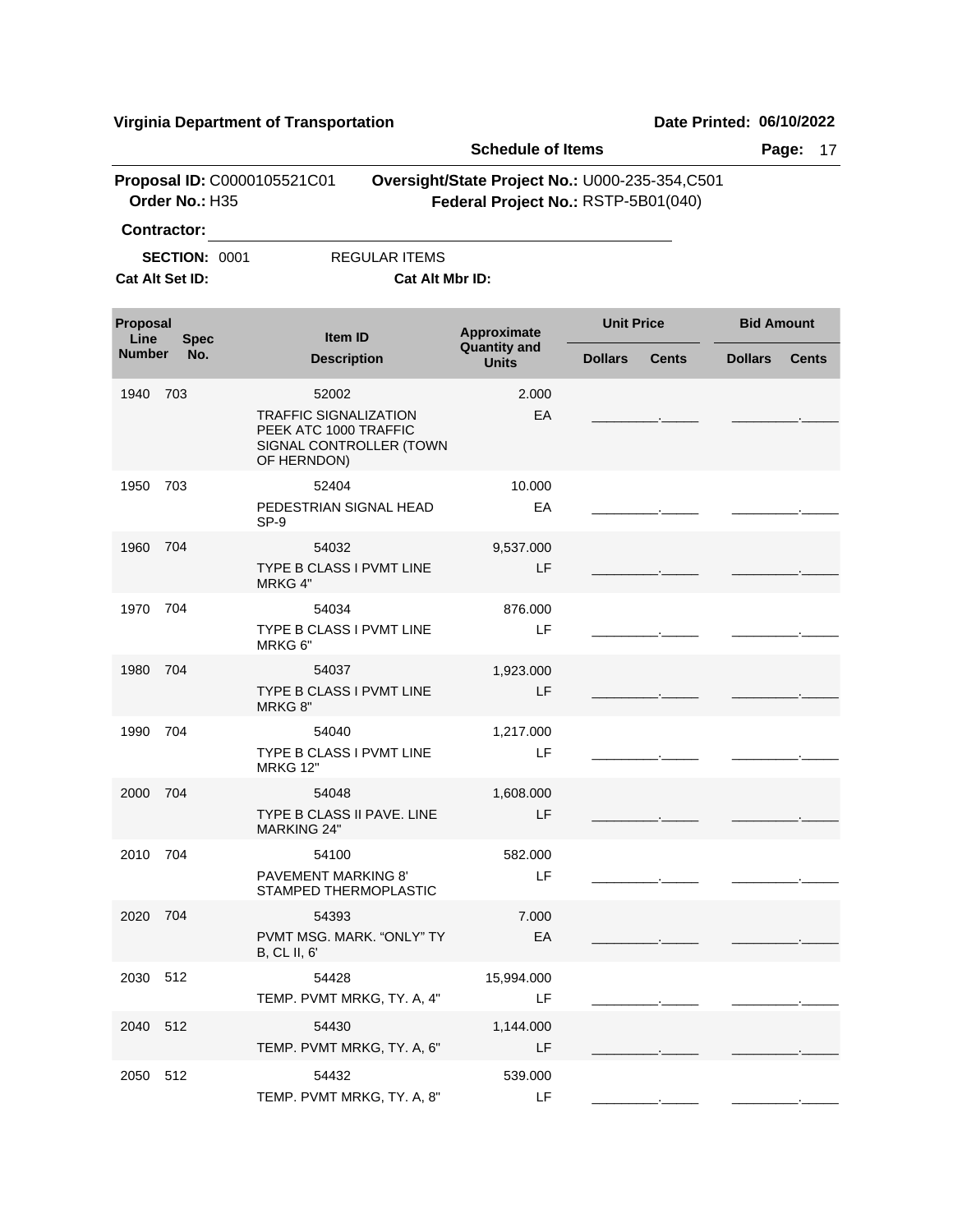|                  |                      |                                                                      | <b>Schedule of Items</b>                                                              |                   |              |                   | Page:<br>18  |
|------------------|----------------------|----------------------------------------------------------------------|---------------------------------------------------------------------------------------|-------------------|--------------|-------------------|--------------|
|                  | Order No.: H35       | Proposal ID: C0000105521C01                                          | Oversight/State Project No.: U000-235-354,C501<br>Federal Project No.: RSTP-5B01(040) |                   |              |                   |              |
|                  | <b>Contractor:</b>   |                                                                      |                                                                                       |                   |              |                   |              |
|                  | <b>SECTION: 0001</b> | <b>REGULAR ITEMS</b>                                                 |                                                                                       |                   |              |                   |              |
|                  | Cat Alt Set ID:      | Cat Alt Mbr ID:                                                      |                                                                                       |                   |              |                   |              |
| Proposal<br>Line | <b>Spec</b>          | Item ID                                                              | Approximate<br><b>Quantity and</b>                                                    | <b>Unit Price</b> |              | <b>Bid Amount</b> |              |
| <b>Number</b>    | No.                  | <b>Description</b>                                                   | <b>Units</b>                                                                          | <b>Dollars</b>    | <b>Cents</b> | <b>Dollars</b>    | <b>Cents</b> |
| 2060             | 512                  | 54440<br>TEMP. PVMT MRKG, TY. A, 24"                                 | 301.000<br>LF                                                                         |                   |              |                   |              |
| 2070             | 512                  | 54443                                                                | 13.000                                                                                |                   |              |                   |              |
|                  |                      | TEMP. PVMT SYMBOL MRKG<br>THRU ARROW TY. A                           | EA                                                                                    |                   |              |                   |              |
| 2080             | 512                  | 54457                                                                | 16.000                                                                                |                   |              |                   |              |
|                  |                      | TEMP. PVMT SYMBOL MRKG<br>SINGLE TURN ARROW TY, A                    | EA                                                                                    |                   |              |                   |              |
| 2090             | 704                  | 54572                                                                | 4.000                                                                                 |                   |              |                   |              |
|                  |                      | PVMT SYMB MRKG THRU<br>ARROW TY B, CL II                             | EA                                                                                    |                   |              |                   |              |
| 2100             | 704                  | 54575                                                                | 39,000                                                                                |                   |              |                   |              |
|                  |                      | <b>PVMT SYMB MRKG SGL</b><br>TURN ARROW TY B, CL II                  | EA                                                                                    |                   |              |                   |              |
| 2110             | 704                  | 54578                                                                | 3.000                                                                                 |                   |              |                   |              |
|                  |                      | <b>PVMT SYMB MRKG DBL TURN</b><br>ARROW THRU/LT OR RT TY B,<br>CL II | EA                                                                                    |                   |              |                   |              |
| 2120             | 704                  | 54652                                                                | 24.000                                                                                |                   |              |                   |              |
|                  |                      | PVMT SYMB MRKG BICYCLE<br>THRU ARROW TY B CL II                      | EA                                                                                    |                   |              |                   |              |
| 2130             | 704                  | 54660                                                                | 24.000                                                                                |                   |              |                   |              |
|                  |                      | <b>PVMT SYMB MRKG</b><br><b>HELMETED BICYCLIST TY B</b><br>CL II     | EA                                                                                    |                   |              |                   |              |
| 2140 700         |                      | 55060                                                                | 90.000                                                                                |                   |              |                   |              |
|                  |                      | <b>6 CONDUCTOR CABLE</b>                                             | LF                                                                                    |                   |              |                   |              |
| 2150             | 700                  | 55126                                                                | 2,615.000                                                                             |                   |              |                   |              |
|                  |                      | CONDUCTOR CABLE, NO. 8<br><b>EGC</b>                                 | LF                                                                                    |                   |              |                   |              |
| 2160 700         |                      | 55385                                                                | 2.000                                                                                 |                   |              |                   |              |
|                  |                      | ELECTRICAL SERVICE WORK<br><b>PAD</b>                                | EA                                                                                    |                   |              |                   |              |
| 2170             | 705                  | 55505                                                                | 4.000                                                                                 |                   |              |                   |              |
|                  |                      | LUMINAIRE COBRA                                                      | EA                                                                                    |                   |              |                   |              |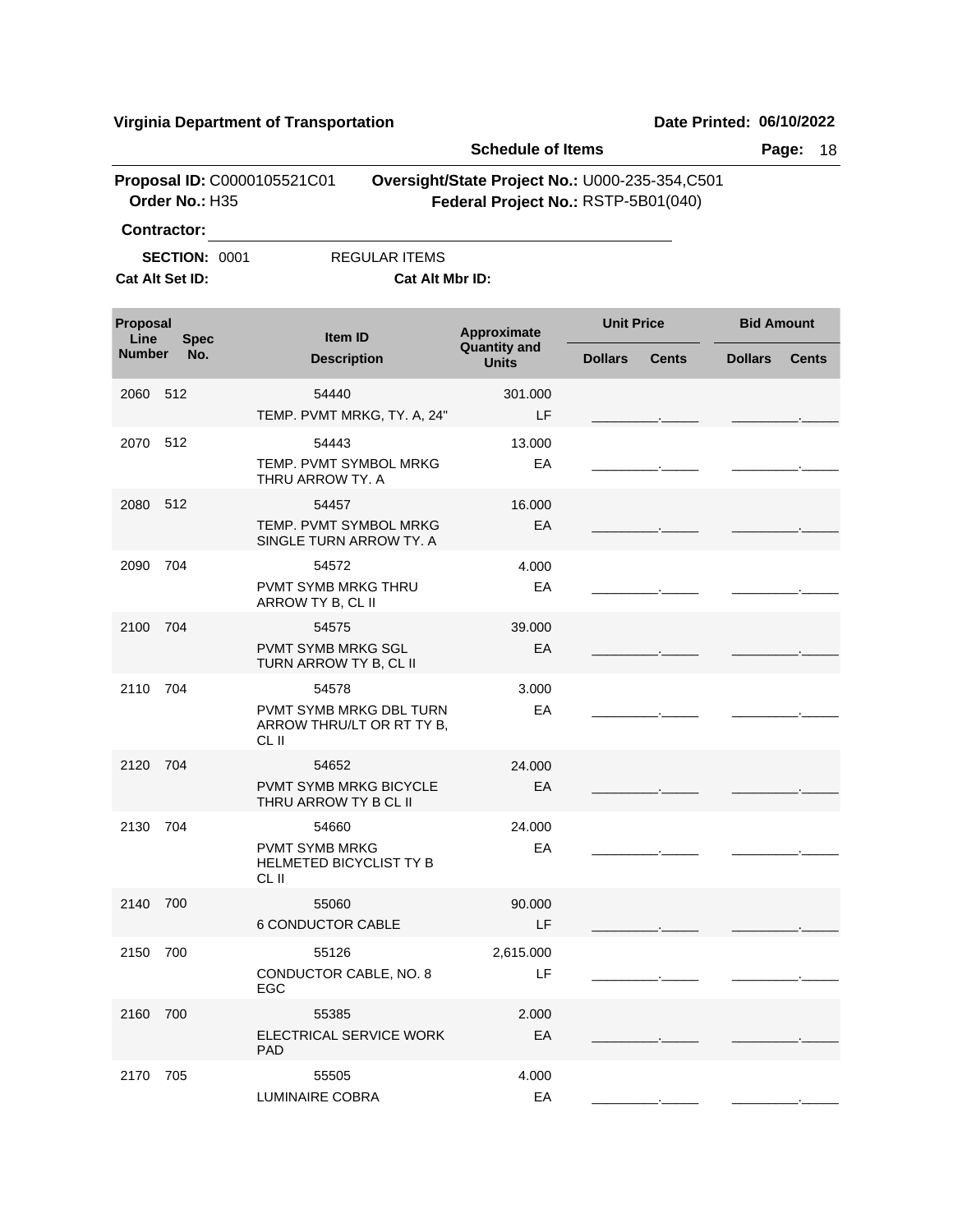| <b>Schedule of Items</b> |                                                               |                                            |                                                                                       |                   |              |                   | Page:<br>19  |
|--------------------------|---------------------------------------------------------------|--------------------------------------------|---------------------------------------------------------------------------------------|-------------------|--------------|-------------------|--------------|
|                          | Order No.: H35                                                | Proposal ID: C0000105521C01                | Oversight/State Project No.: U000-235-354,C501<br>Federal Project No.: RSTP-5B01(040) |                   |              |                   |              |
|                          | <b>Contractor:</b><br><b>SECTION: 0001</b><br>Cat Alt Set ID: | <b>REGULAR ITEMS</b>                       | Cat Alt Mbr ID:                                                                       |                   |              |                   |              |
| <b>Proposal</b><br>Line  | <b>Spec</b>                                                   | Item ID                                    | Approximate                                                                           | <b>Unit Price</b> |              | <b>Bid Amount</b> |              |
| <b>Number</b><br>No.     |                                                               | <b>Description</b>                         | <b>Quantity and</b><br><b>Units</b>                                                   | <b>Dollars</b>    | <b>Cents</b> | <b>Dollars</b>    | <b>Cents</b> |
| 2180                     | 705                                                           | 55505<br><b>LUMINAIRE POST TOP</b>         | 76.000<br>EA                                                                          |                   |              |                   |              |
| 2190                     | 700                                                           | 55586<br>JUNCTION BOX JB-S1                | 5.000<br>EA                                                                           |                   |              |                   |              |
| 2200                     | 700                                                           | 55587<br><b>JUNCTION BOX JB-S2</b>         | 15.000<br>EA                                                                          |                   |              |                   |              |
| 2210                     | 700                                                           | 55588<br>JUNCTION BOX JB-S3                | 2.000<br>EA                                                                           |                   |              |                   |              |
| 2220                     | 700                                                           | 56014<br>ELECT. SER. GRD.<br>ELECTRODE 10' | 2.000<br>EA                                                                           |                   |              |                   |              |
| 2230                     | 700                                                           | 56021<br>1" PVC CONDUIT                    | 305.000<br>LF                                                                         |                   |              |                   |              |
| 2240                     | 700                                                           | 56026<br>1 1/4" METAL CONDUIT              | 30.000<br>LF                                                                          |                   |              |                   |              |
| 2250                     | 700                                                           | 56050<br><b>BORED CONDUIT 2"</b>           | 385.000<br>LF                                                                         |                   |              |                   |              |
| 2260                     | 700                                                           | 56051<br><b>BORED CONDUIT 3"</b>           | 1,255.000<br>LF                                                                       |                   |              |                   |              |
| 2270 700                 |                                                               | 56052<br><b>BORED CONDUIT 4"</b>           | 230.000<br>LF                                                                         |                   |              |                   |              |
| 2280 700                 |                                                               | 56053<br>2" PVC CONDUIT                    | 5,720.000<br>LF                                                                       |                   |              |                   |              |
| 2290                     | 700                                                           | 56054<br>3" PVC CONDUIT                    | 245.000<br>LF                                                                         |                   |              |                   |              |
| 2300 700                 |                                                               | 56055<br>4" PVC CONDUIT                    | 1,782.000<br>LF                                                                       |                   |              |                   |              |
| 2310                     | 700                                                           | 56200<br><b>TRENCH EXCAVATION ECI-1</b>    | 7,677.000<br>LF                                                                       |                   |              |                   |              |